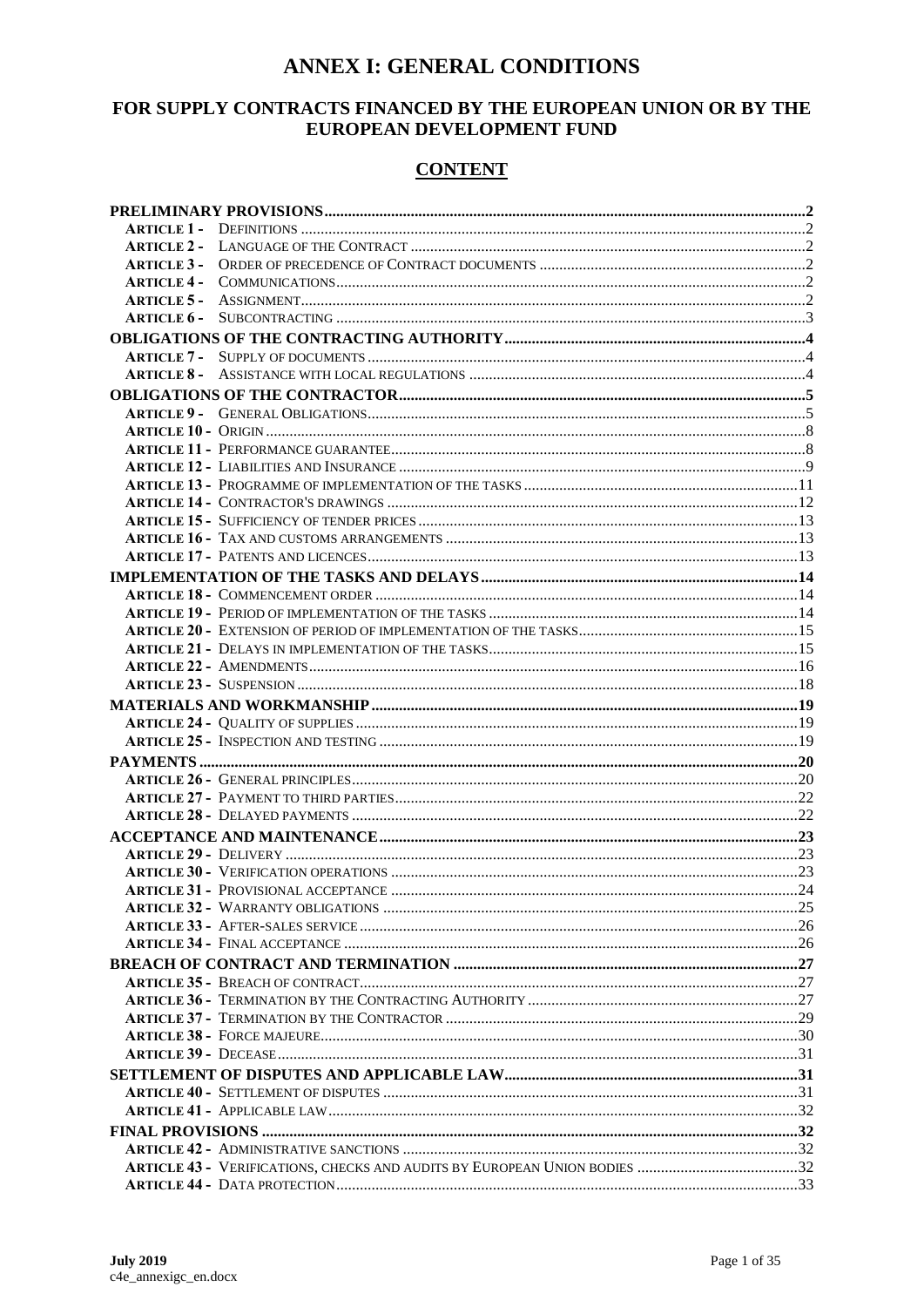# **PRELIMINARY PROVISIONS**

## <span id="page-1-1"></span><span id="page-1-0"></span>**Article 1 - Definitions**

- 1.1. The headings and titles in these general conditions shall not be taken as part thereof or be taken into consideration in the interpretation of the contract.
- 1.2. Where the context so permits, words in the singular shall be deemed to include the plural and vice versa, and words in the masculine shall be deemed to include the feminine and vice versa.
- 1.3. Words designating persons or parties shall include firms and companies and any organisation having legal capacity.
- 1.4. The definitions of the terms used throughout these general conditions are laid down in the 'Glossary of terms', Annex A1a to the practical guide, which forms an integral part of the contract.

### <span id="page-1-2"></span>**Article 2 - Language of the contract**

2.1. The language of the contract and of all communications between the contractor, contracting authority and project manager or their representatives shall be as stated in the special conditions.

#### <span id="page-1-3"></span>**Article 3 - Order of precedence of contract documents**

3.1. The order of precedence of the contract documents shall be stated in the contract.

### <span id="page-1-4"></span>**Article 4 - Communications**

- 4.1. Any written communication relating to this contract between the contracting authority or the project manager, and the contractor shall state the contract title and identification number, and shall be sent by post, cable, telex, facsimile transmission, e-mail or personal delivery, to the appropriate addresses designated by the parties for that purpose in the special conditions.
- 4.2. If the sender requires evidence of receipt, it shall state such requirement in its communication and shall demand such evidence of receipt whenever there is a deadline for the receipt of the communication. In any event, the sender shall take all the necessary measures to ensure timely receipt of its communication.
- 4.3. Wherever the contract provides for the giving or issue of any notice, consent, approval, certificate or decision, unless otherwise specified such notice, consent, approval, certificate or decision shall be in writing and the words 'notify', 'consent', 'certify', 'approve' or 'decide' shall be construed accordingly. Any such consent, approval, certificate or decision shall not unreasonably be withheld or delayed.
- 4.4. Any oral instructions or orders shall be confirmed in writing.

### <span id="page-1-5"></span>**Article 5 - Assignment**

5.1. An assignment shall be valid only if it is a written agreement by which the contractor transfers its contract or part thereof to a third party.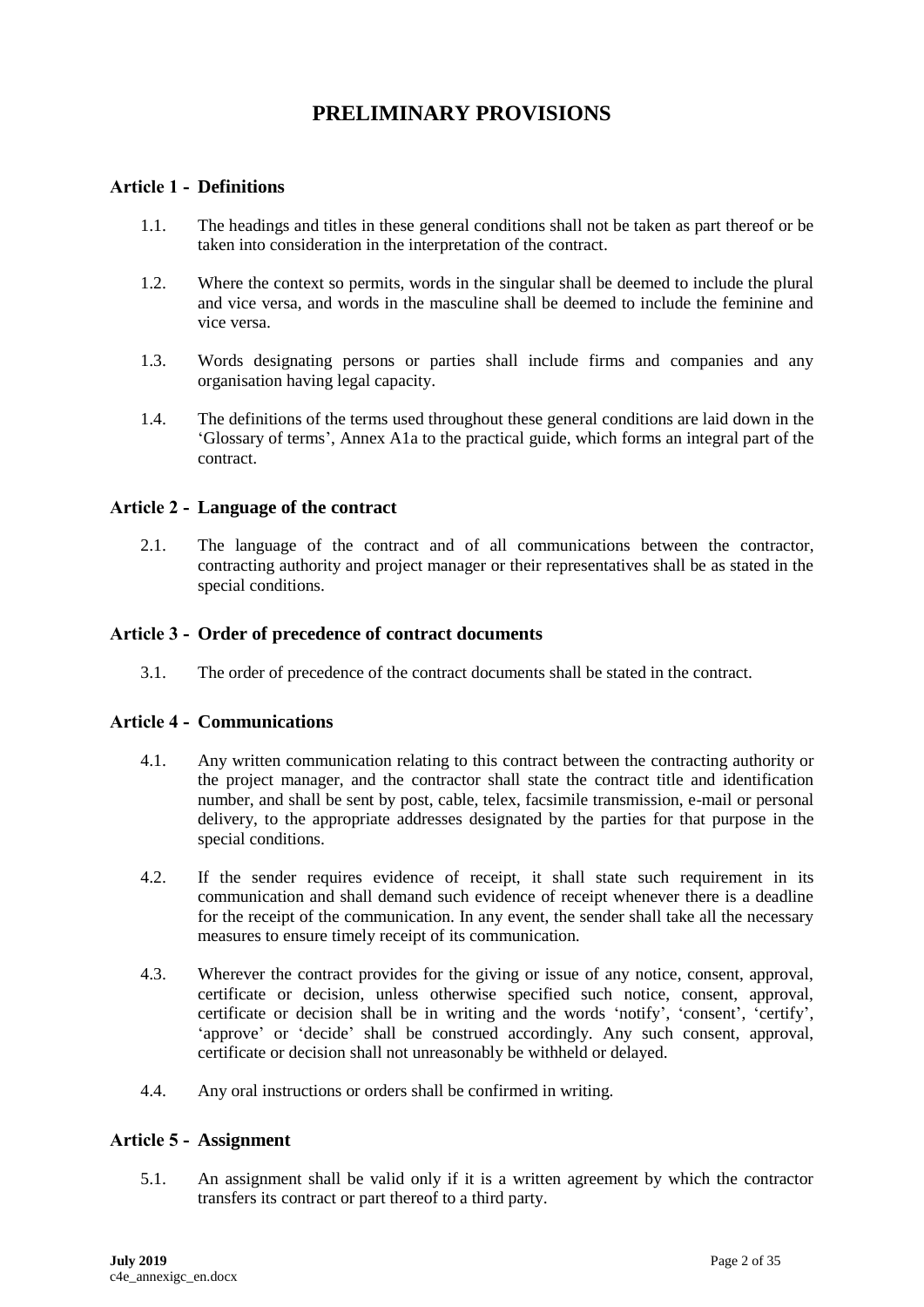- 5.2. The contractor shall not, without the prior consent of the contracting authority, assign the contract or any part thereof, or any benefit or interest thereunder, except in the following cases:
	- a) a charge, in favour of the contractor's bankers, of any monies due or to become due under the contract; or
	- b) the assignment to the contractor's insurers of the contractor's right to obtain relief against any other person liable in cases where the insurers have discharged the contractor's loss or liability.
- 5.3. For the purpose of Article 5.2, the approval of an assignment by the contracting authority shall not relieve the contractor of its obligations for the part of the contract already performed or the part not assigned.
- 5.4. If the contractor has assigned the contract without authorisation, the contracting authority may, without formal notice thereof, apply as of right the sanction for breach of contract provided for in Articles 35 and 36.
- 5.5. Assignees shall satisfy the eligibility criteria applicable for the award of the contract and they shall not fall under the exclusion criteria described in the tender dossier.

#### <span id="page-2-0"></span>**Article 6 - Subcontracting**

- 6.1. A subcontract shall be valid only if it is a written agreement by which the contractor entrusts performance of a part of the contract to a third party.
- 6.2. The contractor shall request to the contracting authority the authorisation to subcontract. The request must indicate the elements of the contract to be subcontracted and the identity of the subcontractors. The contracting authority shall notify the contractor of its decision within 30 days of receipt of the request, stating reasons should it withhold such authorisation.
- 6.3. Subcontractors shall satisfy the eligibility criteria applicable for the award of the contract. They shall not fall under the exclusion criteria described in the tender dossier and the contractor shall ensure that they are not subject to EU restrictive measures.
- 6.4. No subcontract creates contractual relations between any subcontractor and the contracting authority.
- 6.5. The contractor shall be responsible for the acts, defaults and negligence of its subcontractors and their agents or employees, as if they were the acts, defaults or negligence of the contractor, its agents or employees. The approval by the contracting authority of the subcontracting of any part of the contract or of the subcontractor to perform any part of the tasks shall not relieve the contractor of any of its obligations under the contract.
- 6.6. If a subcontractor has undertaken any continuing obligation extending for a period exceeding that of the warranty period under the contract towards the contractor in respect of the supplies provided by the subcontractor, the contractor must, at any time after the expiration of the warranty period, transfer immediately to the contracting authority, at the contracting authority's request and cost, the benefit of such obligation for the unexpired duration thereof.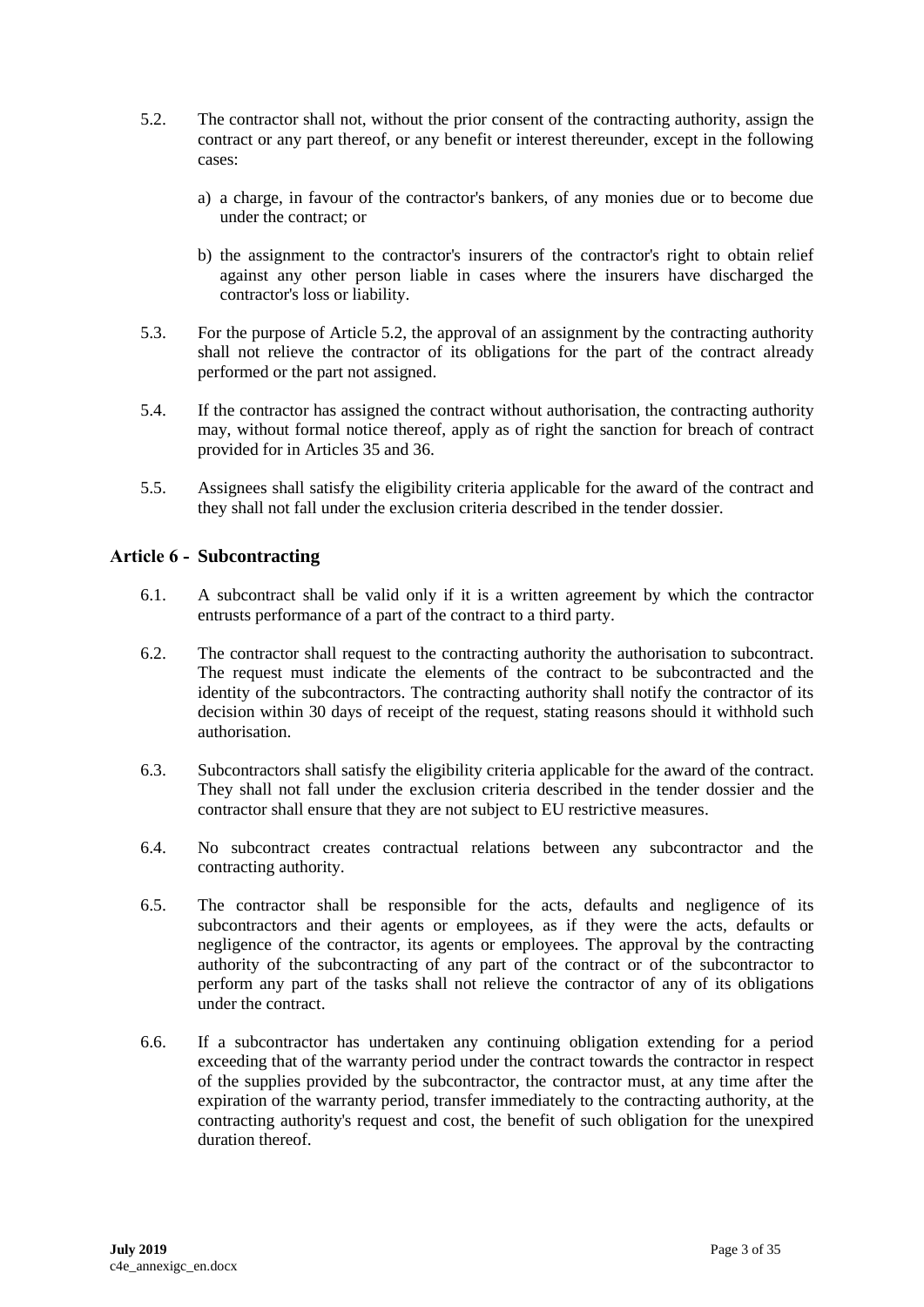- 6.7. If the contractor enters into a subcontract without approval, the contracting authority may, without formal notice thereof, apply as of right the sanction for breach of contract provided for in Articles 35 and 36.
- 6.8. If a subcontractor is found by the contracting authority or the project manager to be incompetent in discharging its duties, the contracting authority or the project manager may request the contractor forthwith, either to provide a subcontractor with qualifications and experience acceptable to the contracting authority as a replacement, or to resume the implementation of the tasks itself.

# <span id="page-3-0"></span>**OBLIGATIONS OF THE CONTRACTING AUTHORITY**

### <span id="page-3-1"></span>**Article 7 - Supply of documents**

- 7.1. Save where otherwise provided in the special conditions, within 30 days of the signing of the contract, the contracting authority shall provide the contractor, free of charge, with a copy of the drawings prepared for the implementation of the tasks and a copy of the specifications and other contract documents. The contractor may purchase additional copies of these drawings, specifications and other documents, in so far as they are available. Upon final acceptance, the contractor shall return to the contracting authority all drawings, specifications and other contract documents.
- 7.2. The contracting authority shall co-operate with the contractor to provide information that the latter may reasonably request in order to perform the contract.
- 7.3. The contracting authority shall notify the contractor of the name and address of the project manager.
- 7.4. Unless it is necessary for the purposes of the contract, the drawings, specifications and other documents provided by the contracting authority shall not be used or communicated to a third party by the contractor without the prior consent of the contracting authority.
- 7.5. The project manager shall have authority to issue to the contractor administrative orders incorporating such supplementary documents and instructions as are necessary for the proper execution of the contract and the remedying of any defects therein.
- 7.6. The special conditions must indicate the procedure used, if necessary, by the contracting authority and the project manager to approve drawings and other documents provided by the contractor.

### <span id="page-3-2"></span>**Article 8 - Assistance with local regulations**

- 8.1. The contractor may request the assistance of the contracting authority in obtaining copies of laws, regulations and information on local customs, orders or bye-laws of the country where the supplies are to be delivered which may affect the contractor in the performance of its obligations under the contract. The contracting authority may provide the assistance requested to the contractor at the contractor's cost.
- 8.2. The contractor shall duly notify the contracting authority of details of the supplies so that the contracting authority can obtain the requisite permits or import licences.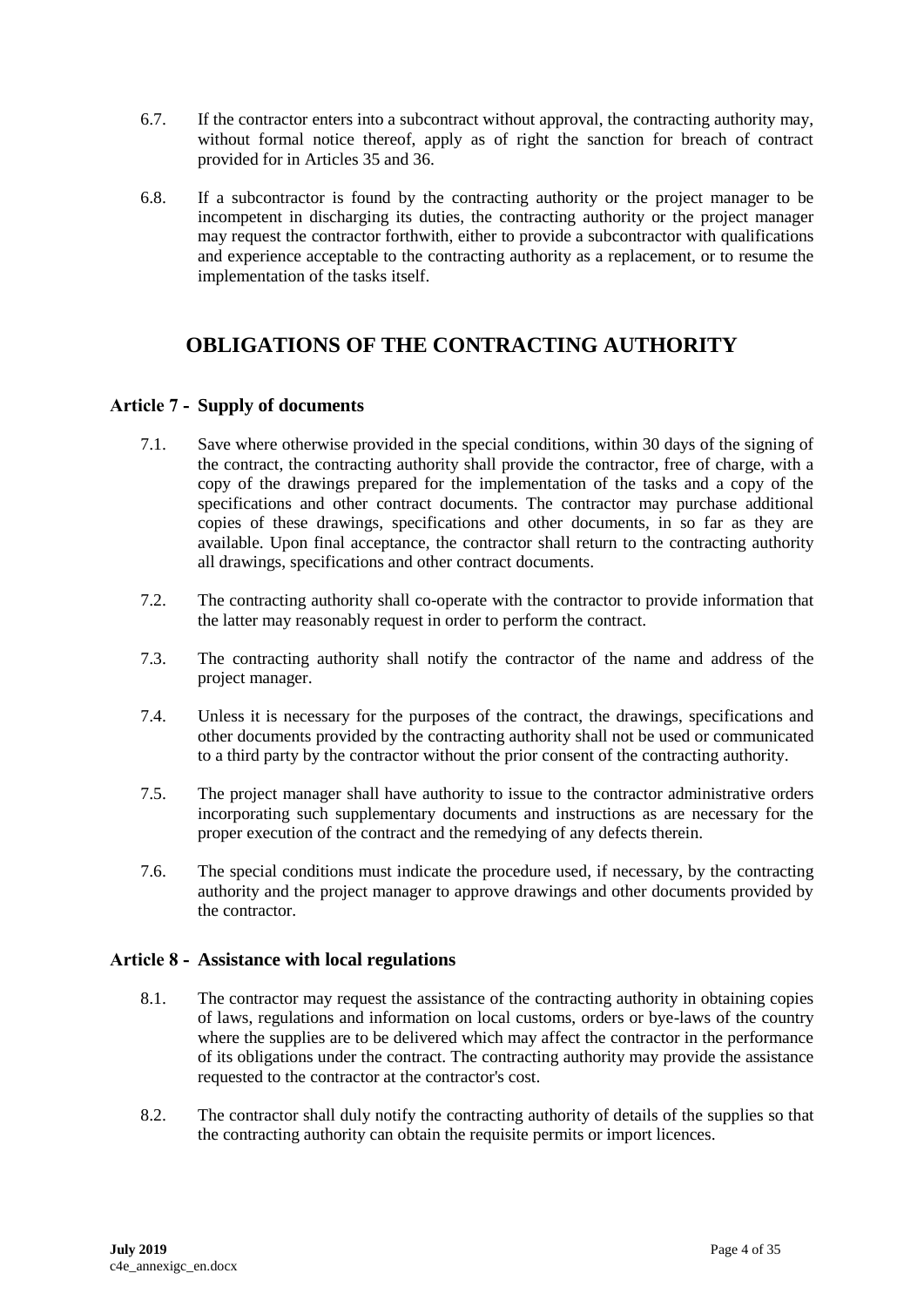- 8.3. The contracting authority will undertake to obtain, in accordance with the special conditions, the requisite permits or import licences within a reasonable period, taking account of the implementation dates for the tasks.
- 8.4. Subject to the provisions of the laws and regulations on foreign labour of the country in which the supplies are to be delivered, the contracting authority provides reasonable assistance to the contractor, at its request, for its application for any visas and permits required by the law of the country in which the supplies are to be delivered, including work and residence permits, for the personnel whose services the contractor and the contracting authority consider necessary, as well as residence permits for their families.

# **OBLIGATIONS OF THE CONTRACTOR**

### <span id="page-4-1"></span><span id="page-4-0"></span>**Article 9 - General obligations**

- 9.1. The contractor shall execute the contract with due care, efficiency and diligence in accordance with the best professional practice.
- 9.2. The contractor shall, in accordance with the provisions of the contract, design, manufacture, deliver to site, erect, test and commission the supplies and carry out any other work including the remedying of any defects in the supplies. The contractor shall also provide all necessary equipment, supervision, labour and facilities required for the implementation of the tasks.
- 9.3. The contractor shall comply with administrative orders given by the project manager. Where the contractor considers that the requirement of an administrative order goes beyond the scope of the contract, it shall, give notice with reasons to the project manager. If the contractor fails to notify within  $30$  days period after receipt thereof, he shall be barred from so doing. Execution of the administrative order shall not be suspended because of this notice.
- 9.4. The contractor shall supply, without delay, any information and documents to the contracting authority and the European Commission upon request, regarding the conditions in which the contract is being executed.
- 9.5. The contractor shall respect and abide by all laws and regulations in force in the country where the supplies are to be delivered and shall ensure that its personnel, their dependants, and its local employees also respect and abide by all such laws and regulations. The contractor shall indemnify the contracting authority against any claims and proceedings arising from any infringement by the contractor, its employees and their dependants of such laws and regulations.
- 9.6. Should any unforeseen event, action or omission directly or indirectly hamper performance of the contract, either partially or totally, the contractor shall immediately and at its own initiative record it and report it to the contracting authority. The report shall include a description of the problem and an indication of the date on which it started and of the remedial action taken by the contractor to ensure full compliance with its obligations under the contract. In such event the contractor shall give priority to solving the problem rather than determining liability.
- 9.7. Subject to Article 9.9, the contractor undertakes to treat in the strictest confidence and not make use of or divulge to third parties any information or documents which are linked to the performance of the contract without the prior consent of the contracting authority. The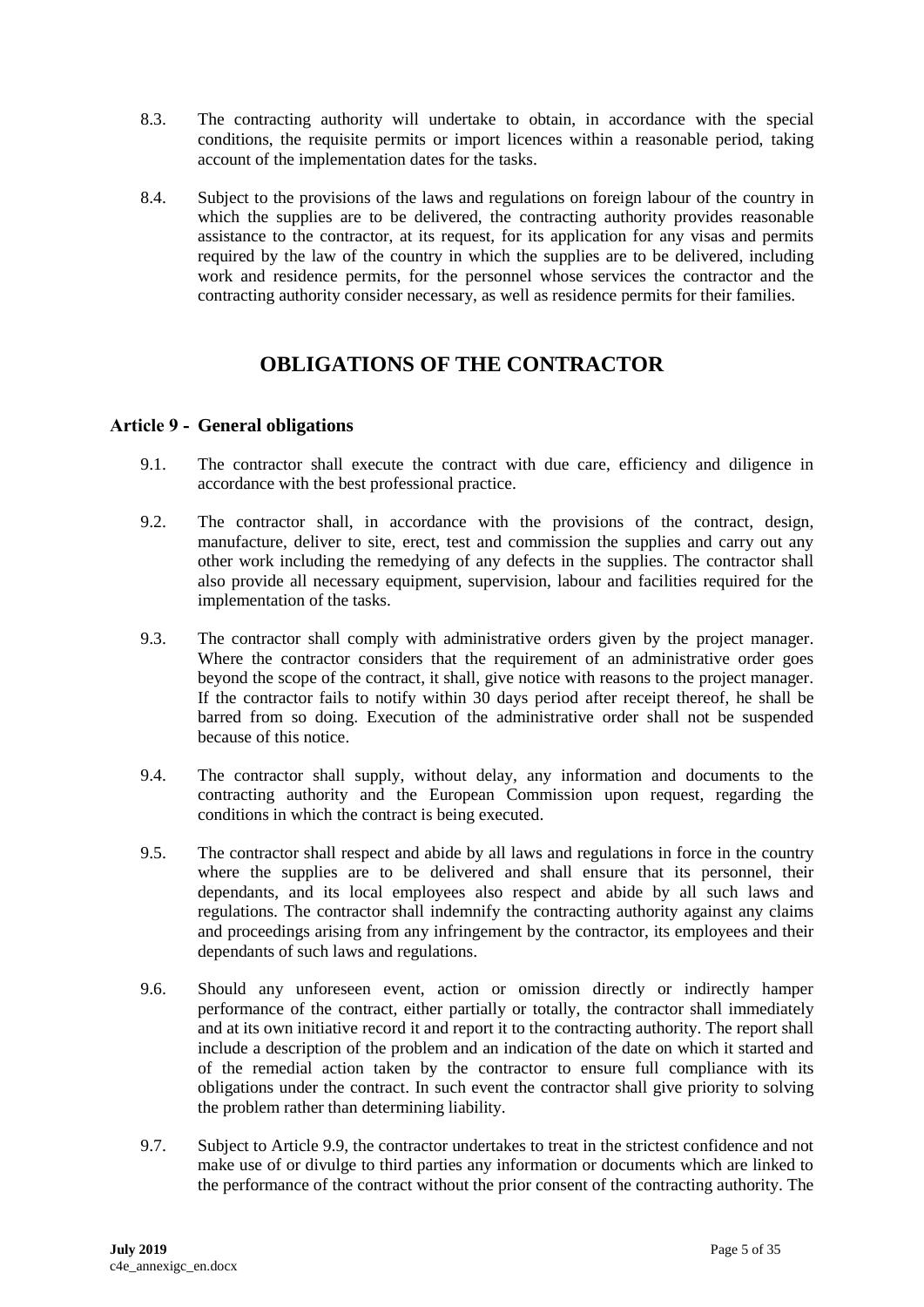contractor shall continue to be bound by this undertaking after completion of the tasks and shall obtain from each member of its staff the same undertaking. However, use of the contract's reference for marketing or tendering purposes does not require prior approval of the contracting authority, except where the contracting authority declares the contract to be confidential.

- 9.8. If the contractor is a joint venture or a consortium of two or more persons, all such persons shall be jointly and severally bound in respect of the obligations under the contract, including any recoverable amount. The person designated by the consortium to act on its behalf for the purposes of the contract shall have the authority to bind the consortium and is the sole interlocutor for all contractual and financial aspects. The composition or the constitution of the joint venture or consortium shall not be altered without the prior consent of the contracting authority. Any alteration of the composition of the consortium without the prior consent of the contracting authority may result in the termination of the contract.
- 9.9. Save where the European Commission requests or agrees otherwise, the contractor shall ensure the highest visibility to the financial contribution of the European Union. To ensure such publicity the contractor shall implement among other actions the specific activities described in the special conditions. All measures must comply with the rules in the Communication and Visibility Manual for EU External Actions published by the European Commission.
- 9.10. Any records shall be kept for a 7-year period after the final payment made under the contract. In case of failure to maintain such records the contracting authority may, without formal notice thereof, apply as of right the sanction for breach of contract provided for in Articles 35 and 36.

## **Article 9a - Code of conduct**

9a.1 The contractor shall at all times act impartially and as a faithful adviser in accordance with the code of conduct of its profession. It shall refrain from making public statements about the project without the prior approval of the contracting authority. It shall not commit the contracting authority in any way without its prior consent and shall, where appropriate, make this obligation clear to third parties.

Physical abuse or punishment, or threats of physical abuse, sexual abuse or exploitation, harassment and verbal abuse, as well as other forms of intimidation shall be prohibited. The contractor shall also provide to inform the contracting authority of any breach of ethical standards or code of conduct as set in the present Article. In case the contractor is aware of any violations of the abovementioned standards he shall report in writing within 30 days to the contracting authority

- 9a.2 The contractor and its staff shall respect human rights and applicable data protection rules.
- 9a.3 The contractor shall respect environmental legislation applicable in the country where the supplies have to be delivered and internationally agreed core labour standards, i.e. the ILO core labour standards, conventions on freedom of association and collective bargaining, elimination of forced and compulsory labour, elimination of discrimination in respect of employment and occupation, and the abolition of child labour, as well as applicable obligations established by these conventions:
	- Vienna Convention for the protection of the Ozone Layer and its Montreal Protocol on substances that deplete the Ozone Layer;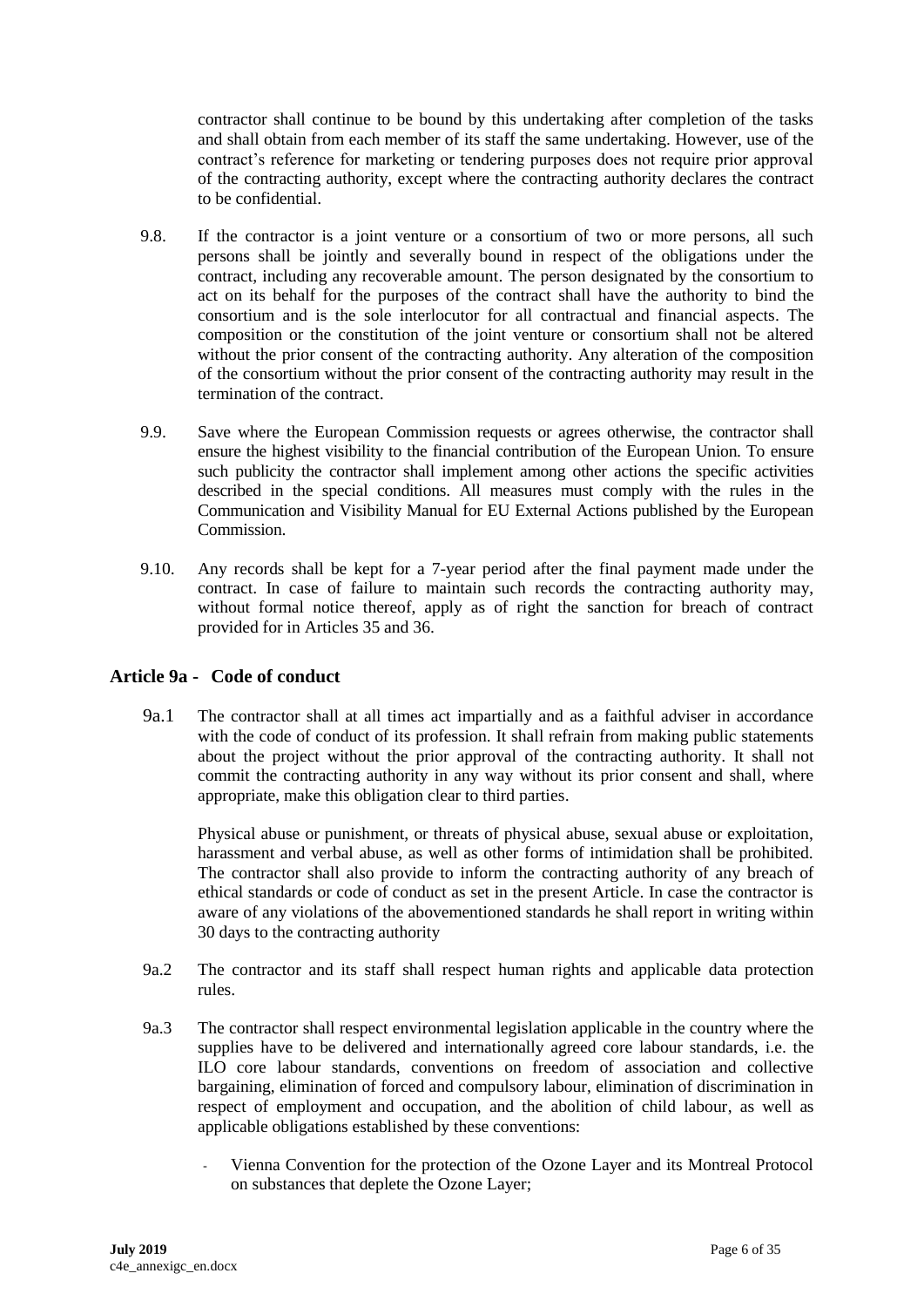- Basel Convention on the Control of Transboundary Movements of Hazardous Wastes and their Disposal (Basel Convention);
- Stockholm Convention on Persistent Organic Pollutants (Stockholm POPs Convention);
- Convention on the Prior Informed Consent Procedure for Certain Hazardous Chemicals and Pesticides in International Trade (UNEP/FAO) (The PIC Convention) Rotterdam, 10 September 1998, and its 3 regional Protocols.
- 9.a.4 The contractor or any of its subcontractors, agents or personnel shall not abuse of its entrusted power for private gain. The contractor or any of its subcontractors, agents or personnel shall not receive or agree to receive from any person or offer or agree to give to any person or procure for any person, gift, gratuity, commission or consideration of any kind as an inducement or reward for performing or refraining from any act relating to the performance of the contract or for showing favour or disfavour to any person in relation to the contract. The contractor shall comply with all applicable laws and regulations and codes relating to anti-bribery and anti-corruption.
- 9.a.5 The payments to the contractor under the contract shall constitute the only income or benefit it may derive in connection with the contract. The contractor and its staff must not exercise any activity or receive any advantage inconsistent with their obligations under the contract.
- 9a.6 The execution of the contract shall not give rise to unusual commercial expenses. Unusual commercial expenses are commissions not mentioned in the contract or not stemming from a properly concluded contract referring to the contract, commissions not paid in return for any actual and legitimate service, commissions remitted to a tax haven, commissions paid to a recipient who is not clearly identified or commission paid to a company which has every appearance of being a front company. The European Commission may carry out documentary or on-the-spot checks it deems necessary to find evidence in case of suspected unusual commercial expenses.

 The respect of the code of conduct set out in the present Article constitutes a contractual obligation. Failure to comply with the code of conduct is always deemed to be a breach of the contract under Article 35 of the General Conditions. In addition, failure to comply with the provision set out in the present Article can be qualified as grave professional misconduct that may lead either to suspension or termination of the contract, without prejudice to the application of administrative sanctions including exclusion from participation in future contract award procedures.

### **Article 9b Conflict of interest**

- 9.b.1 The contractor shall take all necessary measures to prevent or end any situation that could compromise the impartial and objective performance of the contract. Such conflict of interests could arise in particular as a result of economic interest, political or national affinity, family or emotional ties, or any other relevant connection or shared interest. Any conflict of interests which may arise during performance of the contract shall be notified to the contracting authority without delay. In the event of such conflict, the contractor shall immediately take all necessary steps to resolve it.
- 9.b.2 The contracting authority reserves the right to verify that such measures are adequate and may require additional measures to be taken if necessary. The contractor shall ensure that its staff, including its management, is not placed in a situation which could give rise to conflict of interests. Without prejudice to its obligation under the contract, the contractor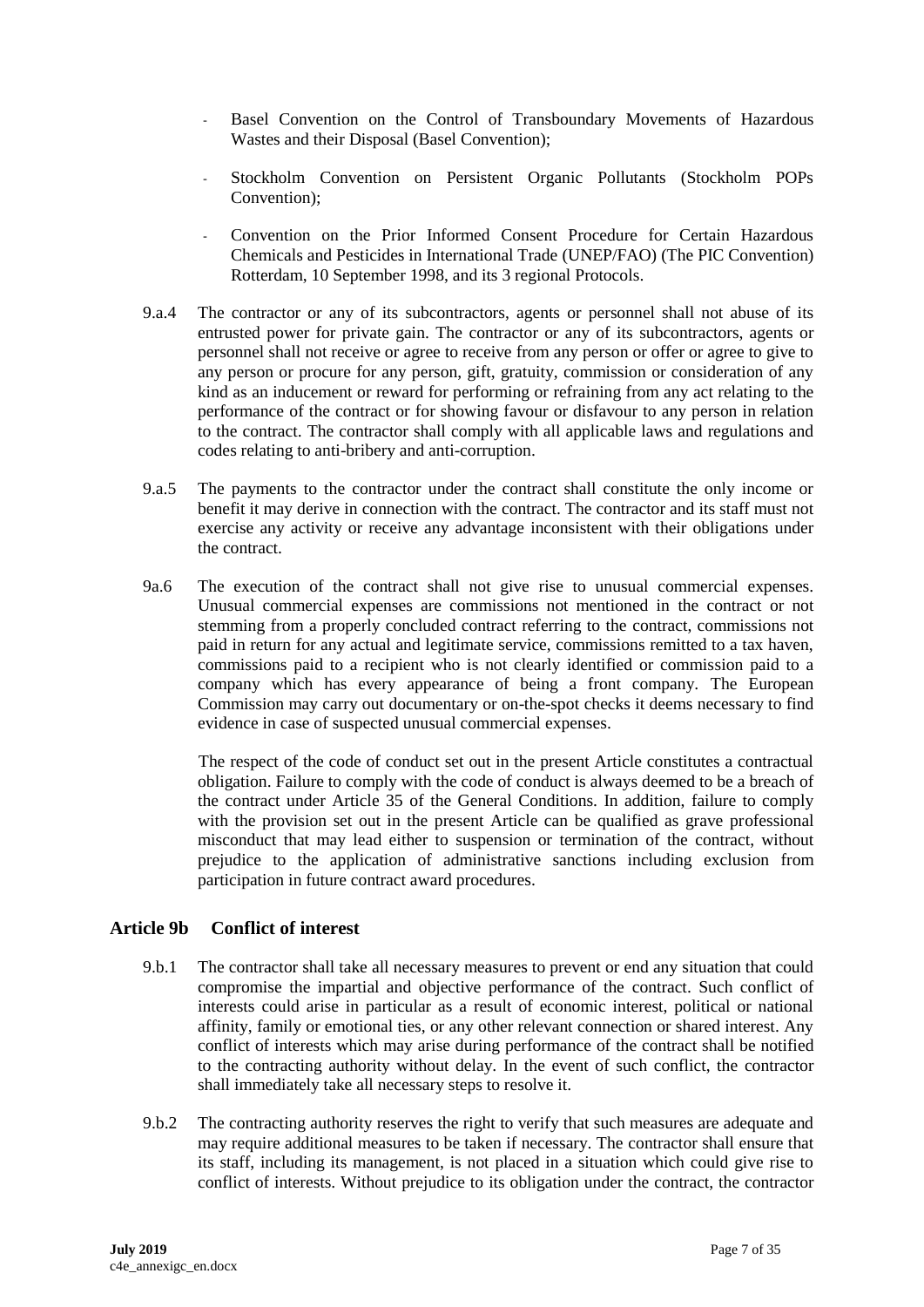shall replace, immediately and without compensation from the contracting authority, any member of its staff exposed to such a situation.

- 9.b.3 The contractor shall refrain from any contact which would compromise its independence or that of its personnel.
- 9.b.4 The contractor shall limit its role in connection with the project to the provision of the supplies described in the contract.
- 9.b.5 The contractor and anyone working under its authority or control in the performance of the contract or on any other activity may be excluded from access to other EU budget/EDF funds available under the same project. However, if the contractor is able to prove that his involvement in previous stage of the project does not constitute unfair competition, he may participate, subject to prior approval of the contracting authority.

#### <span id="page-7-0"></span>**Article 10 - Origin**

- 10.1. All goods shall have their origin in any eligible source country as defined in the instructions to tenderers and the special conditions.
- 10.2. The contractor must certify that the goods tendered comply with this requirement, specifying their countries of origin. It may be required to provide more detailed information in this respect.
- 10.3. The contractor shall document the origin at the time of provisional acceptance. Failure to comply with this obligation may lead, after formal notice, to termination of the contract and/or suspension of payment.

#### <span id="page-7-1"></span>**Article 11 - Performance guarantee**

- 11.1. The contractor shall, together with the return of the countersigned contract, furnish to the contracting authority with a guarantee for the full and proper execution of the contract. The amount of the guarantee shall be as specified in the special conditions. It shall be in the range of 5 and 10% of the total contract price, including any amounts stipulated in addenda to the contract.
- 11.2. The performance guarantee shall be held against payment to the contracting authority for any loss resulting from the contractor's failure to perform its contractual obligations under the contract.
- 11.3. The performance guarantee shall be in the format provided for in the contract and may be provided in the form of a bank guarantee, a banker's draft, a certified cheque, a bond provided by an insurance and/or bonding company, an irrevocable letter of credit or a cash deposit made with the contracting authority. If the performance guarantee is to be provided in the form of a bank guarantee, a banker's draft, a certified cheque or a bond, it shall be issued by a bank or bonding and/or insurance company approved by the contracting authority.
- 11.4. The performance guarantee shall be denominated in the currency in which the contract is payable. No payments shall be made in favour of the contractor prior to the provision of the guarantee. The guarantee shall continue to remain valid until the contract has been fully and properly performed.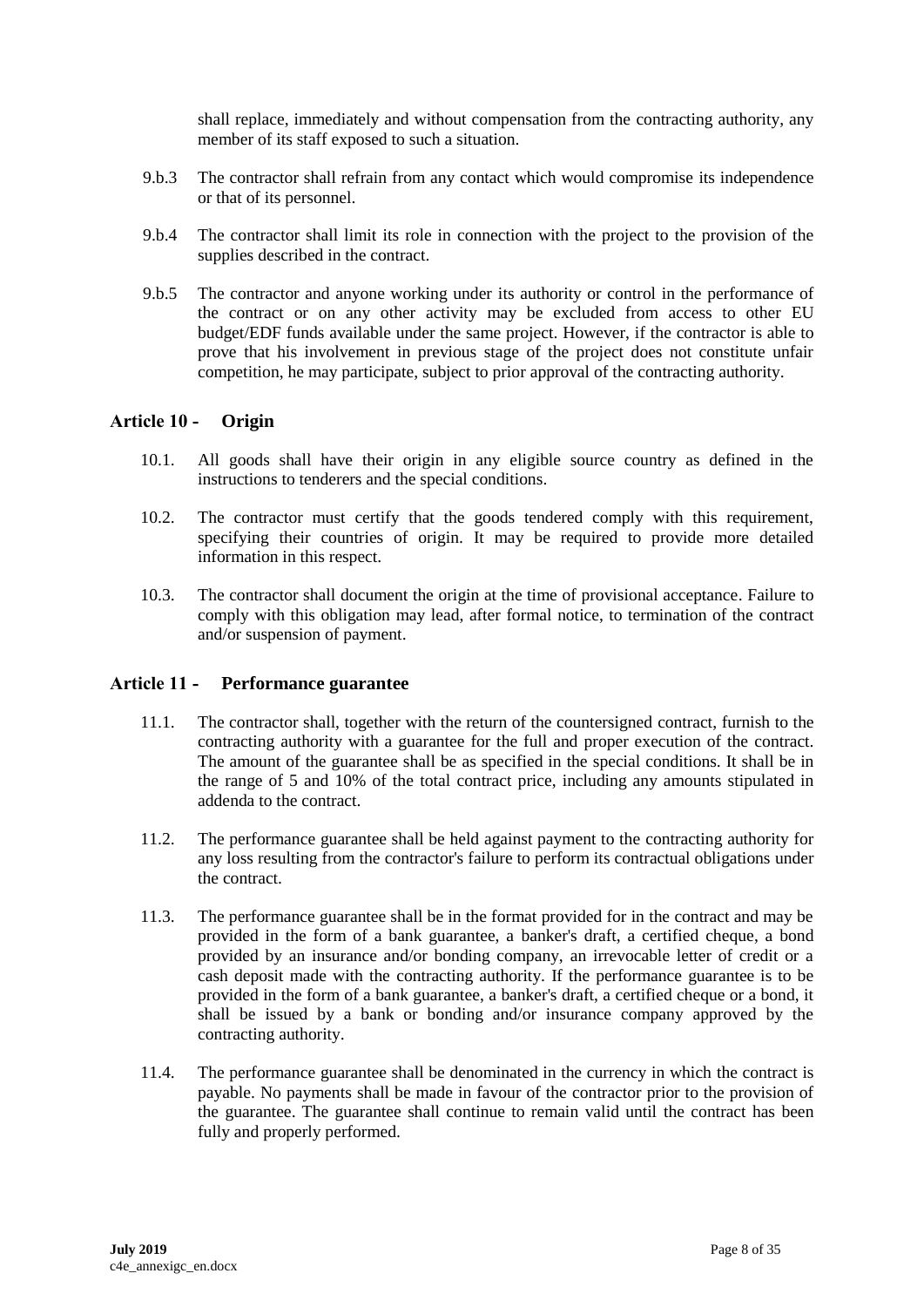- 11.5. During the execution of the contract, if the natural or legal person providing the guarantee (i) is not able or willing to abide by its commitments, (ii) is not authorised to issue guarantees to contracting authorities, or (iii) appears not to be financially reliable, the guarantee shall be replaced. The contracting authority shall give formal notice to the contractor to provide a new guarantee on the same terms as the previous one. Should the contractor fail to provide a new guarantee, the contracting authority may terminate the contract.
- 11.6. The contracting authority shall demand payment from the guarantee of all sums for which the guarantor is liable under the guarantee due to the contractor's default under the contract, in accordance with the terms of the guarantee and up to the value thereof. The guarantor shall, without delay, pay those sums upon demand from the contracting authority and may not raise any objection for any reason whatsoever. Prior to making any claim under the performance guarantee, the contracting authority shall notify the contractor stating the nature of the default in respect of which the claim is to be made.
- 11.7. Unless the special conditions provide otherwise, the performance guarantee shall be released within 60 days of the issuing of the signed final acceptance certificate for its total amount except for amounts which are the subject of amicable settlement, arbitration or litigation.

#### <span id="page-8-0"></span>**Article 12 - Liabilities and insurance**

12.1. Liabilities

The liability rules described below are without prejudice to the possible application of international conventions on the carriage of goods.

a) Liability for damage to supplies

Without prejudice to Article 32 (warranty obligations) and Article 38 (force majeure), the contractor shall assume (i) full responsibility for maintaining the integrity of the supplies and (ii) the risk of loss and damage, whatever their cause, until the final acceptance as foreseen in Article 34.

Compensation for damage to the supplies resulting from the contractor's liability in respect of the contracting authority is capped at an amount equal to one million euros if the contract value is less than or equal to one million euros. If the contract value is greater than one million euros, compensation for damages resulting from the contractor's liability shall be capped to the contract value.

However, compensation for loss or damage resulting from fraud or gross negligence of the contractor, its staff, its subcontractors and any person for which the contractor is answerable, can in no case be capped.

b) Contractor's liability in respect of the contracting authority

At any time, the contractor shall be responsible for and shall indemnify the contracting authority for any damage caused to the contracting authority by the contractor, its staff, its subcontractors and any person for which the contractor is answerable.

Compensation for damage resulting from the contractor's liability in respect of the contracting authority is capped at an amount equal to one million euros if the contract value is less than or equal to one million euros. If the contract value is greater than one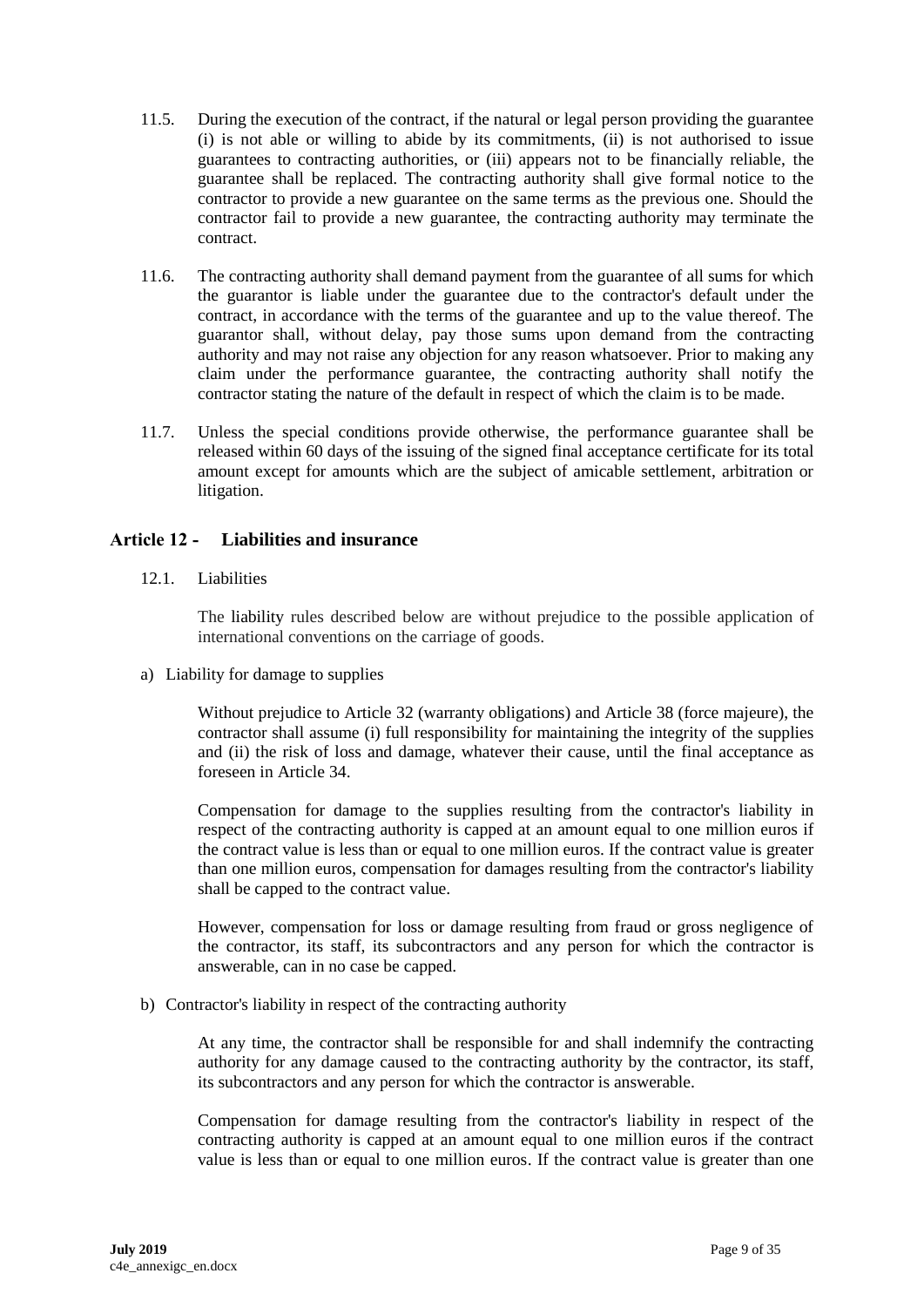million euros, compensation for damages resulting from the contractor's liability shall be capped to the contract value.

However, compensation for loss or damage resulting from the contractor's liability in case of bodily injury, including death, can in no case be capped. The same applies to compensation for any damages of any kind resulting from fraud or gross negligence of the contractor, its staff, its subcontractors and any person for which the contractor is answerable.

c) Contractor's liability in respect of third parties

The contractor shall, at its own expense, indemnify, protect and defend, the contracting authority, its agents and employees, from and against all actions, claims, losses or damage, direct or indirect, of whatever nature (hereinafter 'claim(s)') arising from any act or omission by the contractor, its staff, its subcontractors and/or any person for which the contractor is answerable, in the performance of its duties.

The contracting authority must notify any third party claim to the contractor as soon as possible after the contracting authority becomes aware of them.

If the contracting authority chooses to challenge and defend itself against the claim(s), the contractor shall bear the reasonable costs of defence incurred by the contracting authority, its agents and employees.

Under these general conditions, the agents and employees of the contracting authority, as well as the contractor's staff, its subcontractors and any person for which the contractor is answerable are considered to be third parties.

The contractor shall treat all claims in close consultation with the contracting authority

Any settlement or agreement settling a claim requires the prior express consent of the contracting authority and the contractor.

- 12.2. Insurance
- a) Insurance general issues

At the latest together with the return of the countersigned contract, and for the period of implementation of the tasks, the contractor shall ensure that itself, its staff, its subcontractors and any person for which the contractor is answerable, are adequately insured with insurance companies recognized on the international insurance market, unless the contracting authority has given its express written consent on a specific insurance company.

At the latest together with the return of the countersigned contract, the contractor shall provide the contracting authority with all cover notes and/or certificates of insurance showing that the contractor's obligations relating to insurance are fully respected. The contractor shall submit without delay, whenever the contracting authority or the project manager so requests, an updated version of the cover notes and/or certificates of insurance.

The contractor shall obtain from the insurers that they commit to personally and directly inform the contracting authority of any event likely to reduce, cancel or alter in any manner whatsoever, that coverage. The insurers shall deliver this information as quickly as possible, and in any event at least thirty (30) days before the reduction, cancellation or alteration of the cover is effective. The contracting authority reserves the right to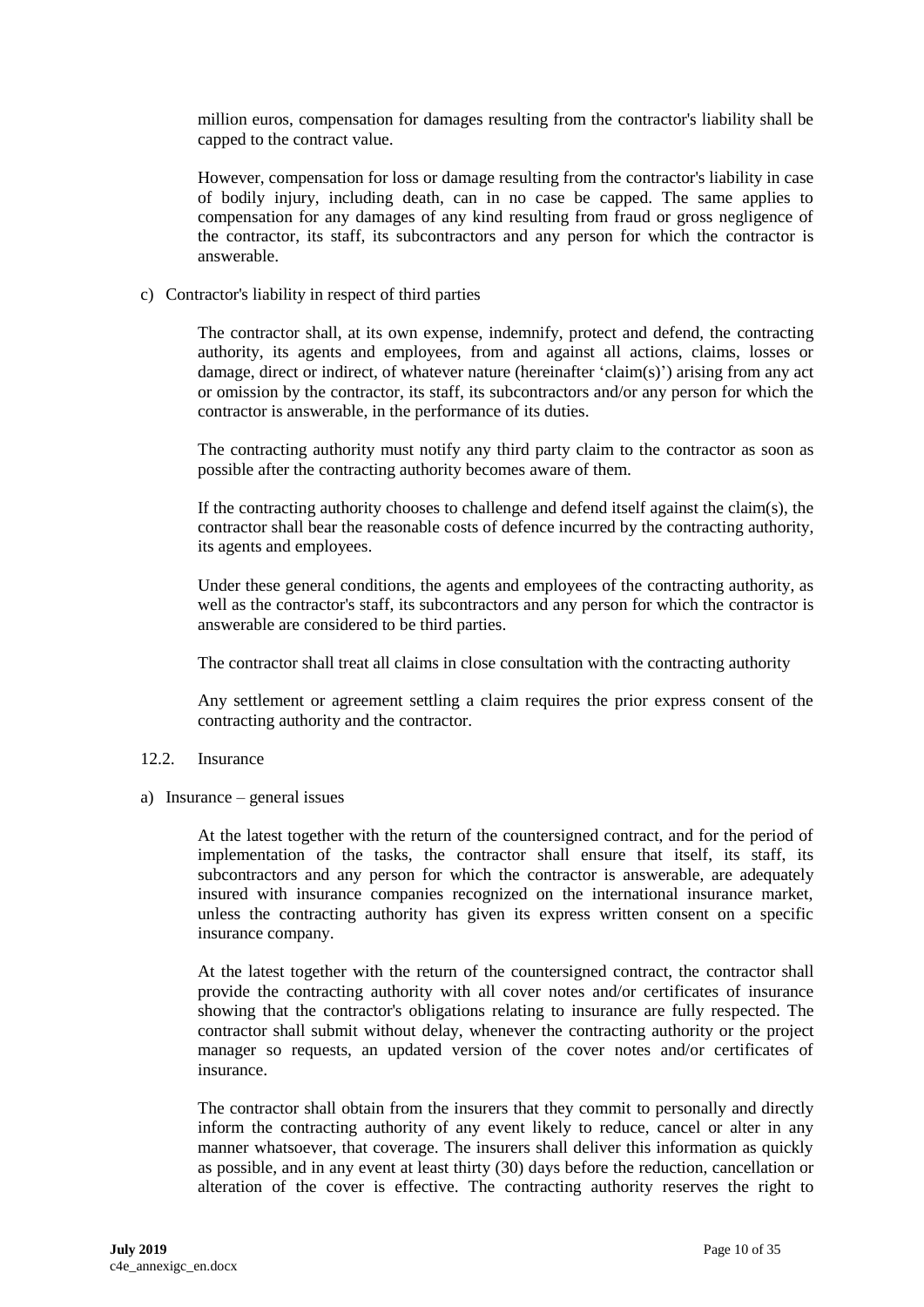indemnify the insurer in case the contractor fails to pay the premium, without prejudice to the contracting authority's right to recover the amount of the premium it paid, and to subsequently seek compensation for its possible resulting damage.

Whenever possible, the contractor shall ensure that the subscribed insurance contracts contain a waiver of recourse in favour of the contracting authority, its agents and employees.

The purchase of adequate insurances by the contractor shall in no case exempt it from its statutory and/or contractual liabilities.

The contractor shall fully bear the consequences of a total or partial lack of coverage, and to the full discharge of the contracting authority.

The contractor shall ensure that its staff, its subcontractors and any person for which the contractor is answerable comply with the same insurance requirements imposed to it under this contract. In case of default of insurance or inadequate insurance of its staff, its subcontractors or any person for which the contractor is answerable, the contractor shall indemnify the contracting authority from all consequences resulting therefrom.

Under its own responsibility and without prejudice to the obligation to take out all insurance covering its obligations under this contract, the contractor shall ensure that all compulsory insurances are subscribed in compliance with the laws and regulations in force in the country in which the duties are to be performed. It shall also ensure that all possible statutory obligations applying to the coverage are complied with.

The contracting authority shall not bear any liability for the assessment and adequacy of insurance policies taken out by the contractor with its contractual and/or statutory obligations.

b) Insurance – Specific issues

The contractor shall take out all insurance necessary to cover its liability, both with regard to its professional liability and its liability as provided under Article 12.1 'Liabilities'. The contractor shall in particular subscribe a products and after delivery insurance.

Depending on the nature of the contractor's obligations, the contracting authority may require that the carriage of supplies be covered by a 'transportation' insurance policy; the conditions of which may be specified in the special conditions, which may also specify other types of insurance to be taken out by the contractor. This insurance shall in particular cover the loading, intermediate storage, unloading, including stowage and protection, if such operations are included in the contract.

### <span id="page-10-0"></span>**Article 13 - Programme of implementation of the tasks**

- 13.1. If the special conditions so require, the contractor shall submit a programme of implementation of the tasks for the approval of the project manager. The programme shall contain at least the following:
	- a) the order in which the contractor proposes to perform the contract including design, manufacture, delivery to place of receipt, installation, testing and commissioning;
	- b) the time limits within which submission and approval of the drawings are required;
	- c) a general description of the methods which the contractor proposes to adopt for executing the contract; and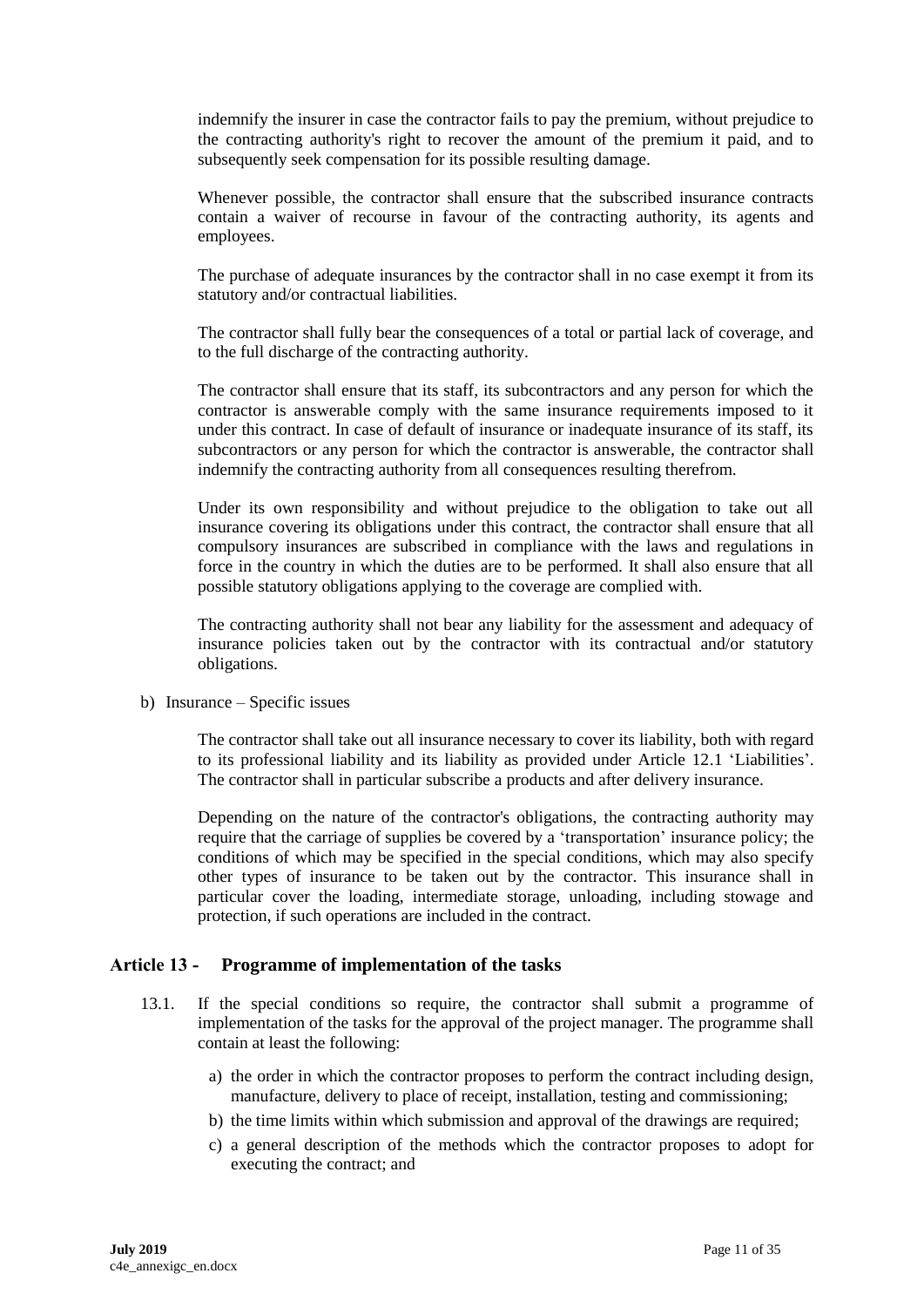- d) such further details and information as the project manager may reasonably require.
- 13.2. The special conditions shall specify the time limit within which the programme of implementation of the tasks must be submitted to the project manager for approval. They may set time limits within which the contractor must submit all or part of the detailed drawings, documents and items. They shall also state the deadline for the project manager's approval or acceptance of the programme of implementation, detailed drawings, documents and items.
- 13.3. The approval of the programme by the project manager shall not relieve the contractor of any of its obligations under the contract.
- 13.4. No material alteration to the programme shall be made without the approval of the project manager. If, however, the progress of the implementation of the tasks does not conform to the programme, the project manager may instruct the contractor to submit a revised programme in accordance with the procedure laid down in Article 13.

## <span id="page-11-0"></span>**Article 14 - Contractor's drawings**

- 14.1. If the special conditions so provide, the contractor shall submit to the project manager for approval:
	- a) the drawings, documents, samples and/or models, according to the time limits and procedures laid down in the special conditions or in the programme of implementation of the tasks;
	- b) such drawings as the project manager may reasonably require for the implementation of the tasks.
- 14.2. If the project manager fails to notify its decision of approval referred to in Article 14.1 within the time limits referred to in the contract or the approved programme of implementation of the tasks, such drawings, documents, samples or models shall be deemed to be approved at the end of the time limits specified. If no time limit is specified, they shall be deemed to be approved 30 days after receipt.
- 14.3. Approved drawings, documents, samples and models shall be signed or otherwise identified by the project manager and shall not be departed from except as otherwise instructed by the project manager. Any contractor's drawings, documents, samples or models which the project manager refuses to approve shall be modified to meet the requirements of the project manager and resubmitted by the contractor for approval. Within 15 days of being notified of the project manager's remarks, the contractor shall make the requisite corrections, adjustments etc. to the documents, drawings etc. The corrected or adjusted documents, drawings etc. shall be resubmitted for the project manager's approval under the same procedure.
- 14.4. The contractor shall supply additional copies of approved drawings in the form and numbers stated in the contract or in subsequent administrative orders.
- 14.5. The approval of the drawings, documents, samples or models by the project manager shall not relieve the contractor from any of its obligations under the contract.
- 14.6. The project manager shall have the right at all reasonable times to inspect all drawings, documents, samples or models relating to the contract at the contractor's premises.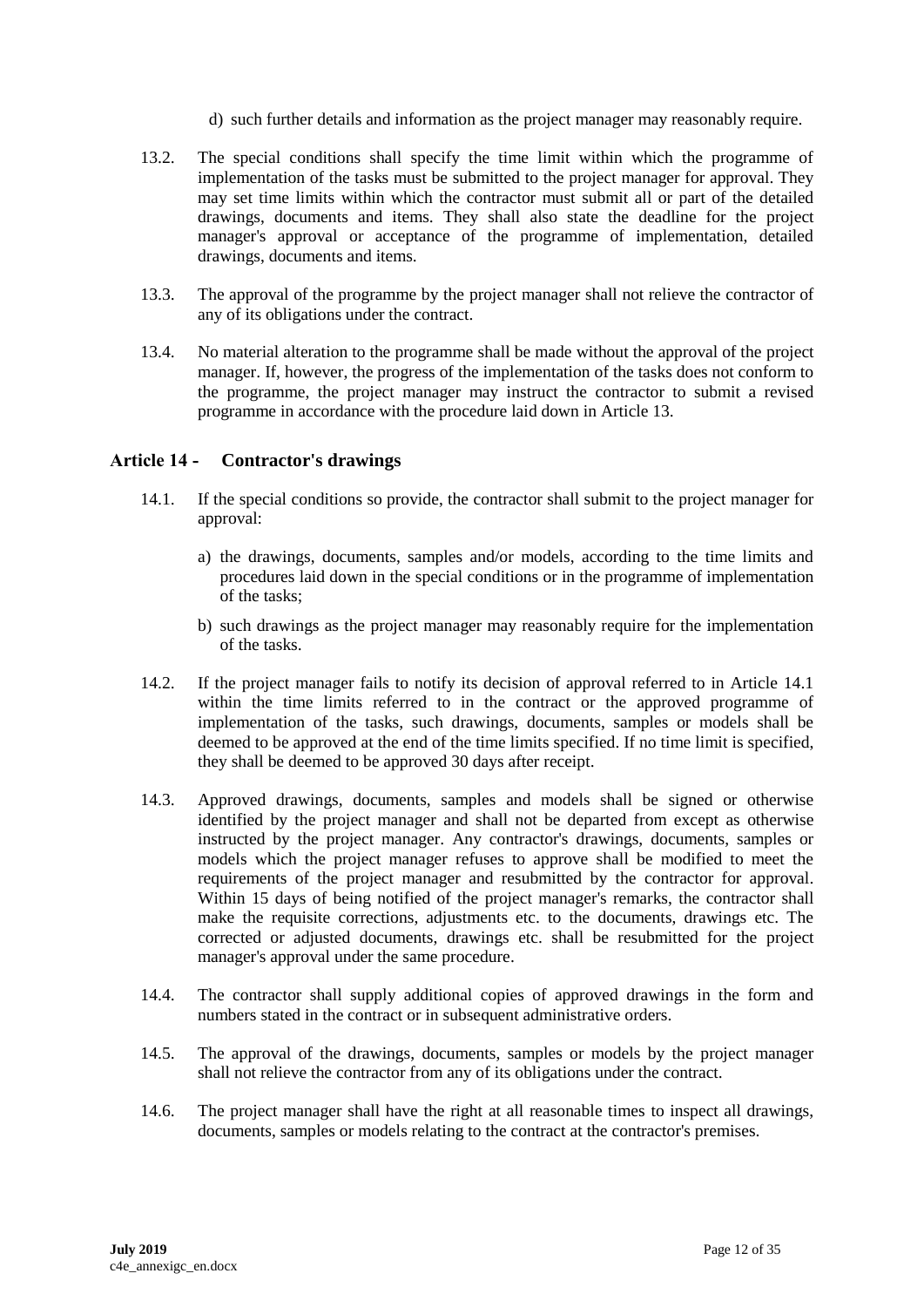14.7. Before provisional acceptance of the supplies, the contractor shall supply operation and maintenance manuals together with drawings, which shall be in such detail as will enable the contracting authority to operate, maintain, adjust and repair all parts of the supplies. Unless otherwise stated in the special conditions, the manuals and drawings shall be in the language of the contract and in such forms and numbers as stated in the contract. The supplies shall not be considered completed for the purpose of provisional acceptance until such manuals and drawings have been supplied to the contracting authority.

### <span id="page-12-0"></span>**Article 15 - Sufficiency of tender prices**

- 15.1. Subject to any additional provisions which may be laid down in the special conditions, the contractor shall be deemed to have satisfied itself before submitting its tender as to the correctness and sufficiency of the tender and to have taken account of all that is required for the full and proper implementation of the tasks and to have included in its rates and prices all costs related to the supplies, in particular:
	- a) the costs of transport;
	- b) the costs of handling, packing, loading, unloading, transit, delivery, unpacking, checking, insurance and other administrative costs in connection with the supplies. The packaging shall be the property of the contracting authority unless otherwise provided in the special conditions;
	- c) the cost of documents relating to the supplies where such documents are required by the contracting authority;
	- d) execution and supervision of on-site assembly and/or commissioning of the delivered supplies;
	- e) furnishing of tools required for assembly and/or maintenance of the delivered supplies;
	- f) furnishing of detailed operation and maintenance manuals for each unit of the delivered supplies, as specified in the contract;
	- g) supervision or maintenance and/or repair of the supplies, for a period of time stated in the contract, with the stipulation that this service shall not release the contractor from any warranty obligations under the contract;
	- h) training of the contracting authority's personnel, at the contractor's factory and/or elsewhere as specified in the contract.
- 15.2. Since the contractor is deemed to have determined its prices on the basis of its own calculations, operations and estimates, it shall carry out without additional charge any work that is the subject of any item whatsoever in its tender for which it neither indicates a unit price nor a lump sum.

### <span id="page-12-1"></span>**Article 16 - Tax and customs arrangements**

16.1. Save where otherwise provided in the special conditions, the terms of delivery of the goods shall be DDP (Delivered Duty Paid) – Incoterms 2010, International Chamber of Commerce.

## <span id="page-12-2"></span>**Article 17 - Patents and licences**

17.1. Save where otherwise provided in the special conditions, the contractor shall indemnify and hold the contracting authority harmless for all damages and cost incurred due to any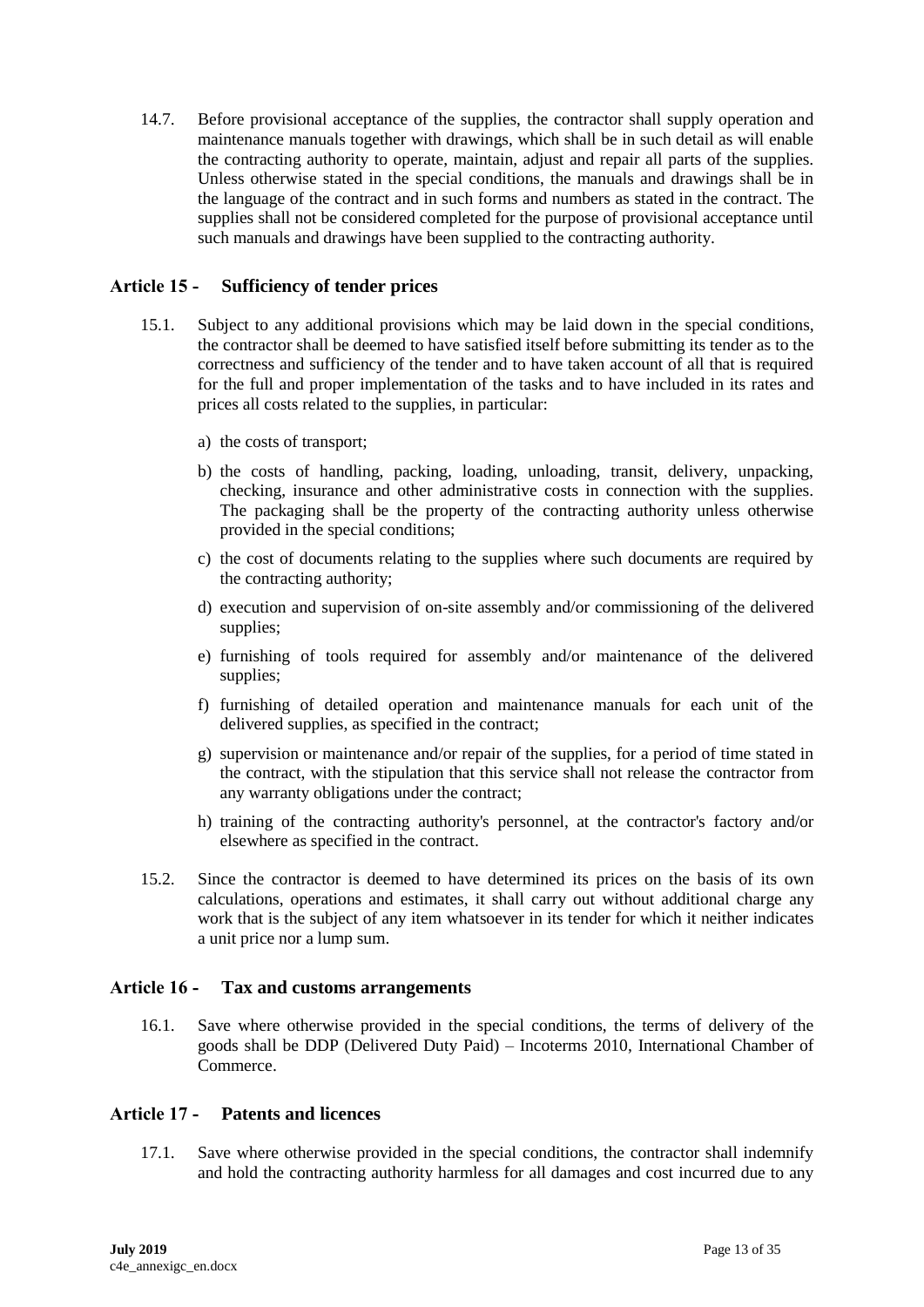claim brought by any third party including creators and intermediaries for alleged or actual violations of intellectual, industrial or other property rights of any kind whatsoever based on the contracting authority's use as specified in the contract of patents, licenses, drawings, designs, models, or brand or trademarks, except where such infringement results from compliance with the design or specification provided by the contracting authority.

17.2. All industrial, intellectual and other property rights (including but not limited to patent rights and copyright) developed in connection with the tasks by or on behalf of the contractor, including but not limited to any rights in any documents prepared for the purpose of the contract or the tasks, shall remain vested in the contractor but the contracting authority shall have an irrevocable, royalty-free, non-exclusive licence of the above-mentioned rights for the purpose of the contract.

Such licence shall carry the right to grant sub-licences and shall be transferable by the contracting authority to third parties without the consent of the contractor being required.

All industrial, intellectual and other property rights (including but not limited to patent rights and copyright) developed in connection with the tasks by or on behalf of the contracting authority, including but not limited to any rights in any documents prepared for the purpose of the contract or the tasks, shall remain vested in the contracting authority but the contractor shall have the right at its cost to copy, use and obtain communication of these documents for the purpose of the contract.

Upon and notwithstanding any termination of the contract howsoever arising, as well as after completion of the tasks, the contracting authority shall continue to have the benefit of the licence referred to in Article 17.2, first paragraph.

# **IMPLEMENTATION OF THE TASKS AND DELAYS**

### <span id="page-13-1"></span><span id="page-13-0"></span>**Article 18 - Commencement order**

- 18.1. Subject to the special conditions, the contracting authority shall fix the date on which implementation of the tasks is to commence and advise the contractor thereof either in the notification of award of the contract or by administrative order.
- 18.2. Save where the parties agree otherwise, implementation of the tasks shall begin no later than 90 days following notification of award of contract. Unless this delay results from the contractor default, after that date the contractor shall be entitled not to implement the contract and to obtain its termination and/or compensation for the damage it has suffered. The contractor shall forfeit this right unless it exercises it within 30 days of the expiry of the 90-day period.

### <span id="page-13-2"></span>**Article 19 - Period of implementation of the tasks**

- 19.1. The period of implementation of tasks shall commence on the date fixed in accordance with Article 18 and shall be as laid down in the special conditions, without prejudice to extensions of the period which may be granted under Article 20.
- 19.2. If provision is made for distinct periods of implementation of the tasks for separate lots, in cases where one contractor is awarded more than one lot per contract, the periods of implementation of the tasks for the separate lots shall not be accumulated.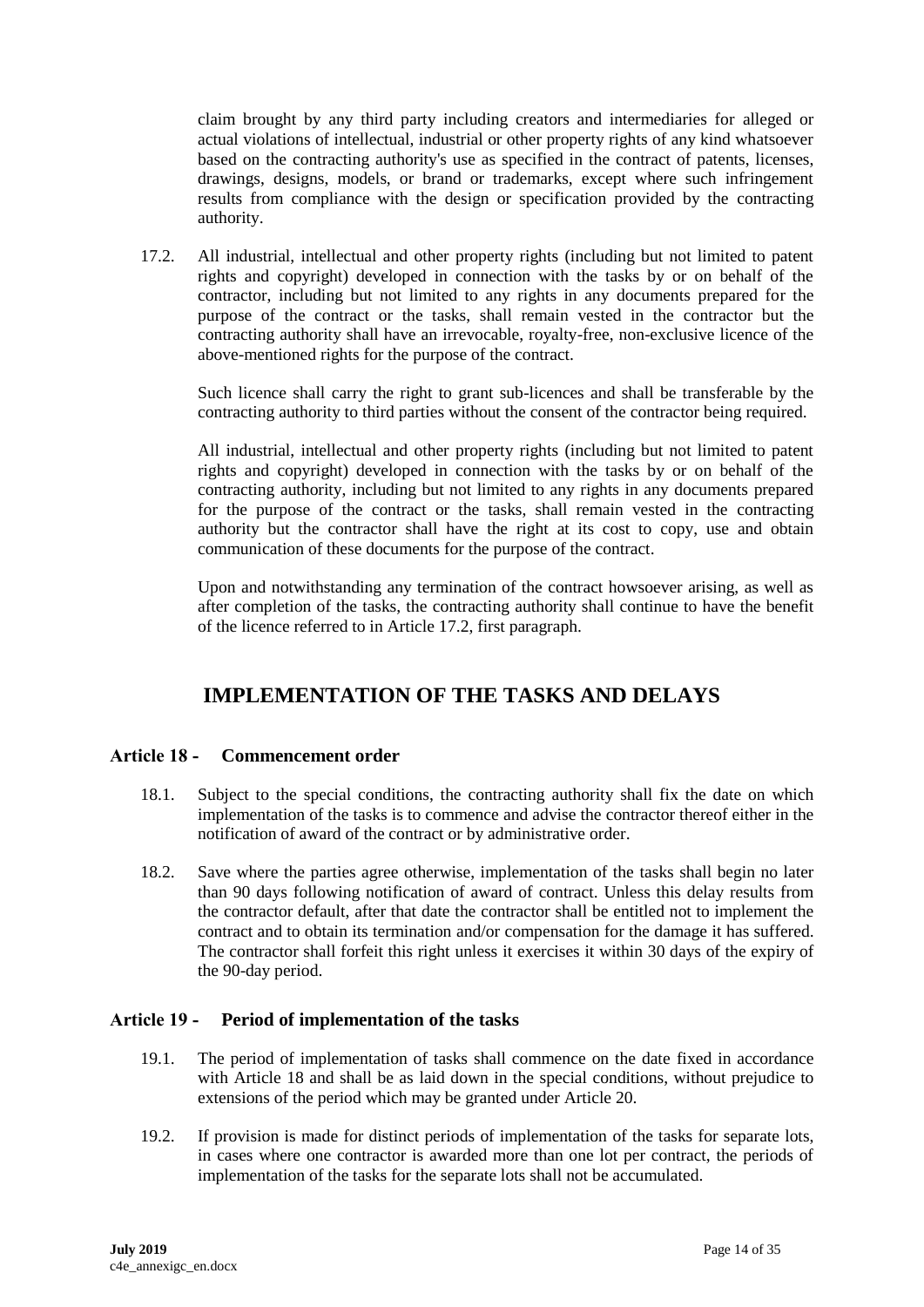### <span id="page-14-0"></span>**Article 20 - Extension of period of implementation of the tasks**

- 20.1. The contractor may request an extension to the period of implementation of the tasks if it is or will be delayed in completing the contract by any of the following reasons:
	- a) exceptional weather conditions in the country of the contracting authority which may affect installation or erection of the supplies;
	- b) artificial obstructions or physical conditions which may affect delivery of the supplies, which could not reasonably have been foreseen by an experienced contractor;
	- c) administrative orders affecting the date of completion other than those arising from the contractor's default;
	- d) failure of the contracting authority to fulfil its obligations under the contract;
	- e) any suspension of the delivery and/or installation of the supplies which is not due to the contractor's default;
	- f) force majeure;
	- g) extra or additional supplies ordered by the contracting authority;
	- h) any other causes referred to in these general conditions which are not due to the contractor's default.
- 20.2. If the contractor considers himself to be entitled to any extension of the period of implementation under the contract, the contractor shall
	- a) give notice to the project manager of its intention to make such a request no later than 15 days after the contractor became aware, or should have become aware of the event or circumstance giving rise to the request.
	- b) If the contractor fails to give notice of a request for extension of the period of implementation within such period of 15 days, the period of implementation shall not be extended and the contracting authority shall be discharged from all liability in connection with the request; and
	- c) submit to the project manager full and detailed particulars of the request, within 30 days from the above notification unless otherwise agreed between the contractor and the supervisor, in order that such request may be investigated at the time.
- 20.3. Within 30 days from the receipt of the contractor's detailed particulars of the request, the project manager shall in agreement with the contracting authority, by notice to the contractor, grant such extension of the period of implementation of the tasks as may be justified, either prospectively or retrospectively, or inform the contractor that it is not entitled to an extension.

### <span id="page-14-1"></span>**Article 21 - Delays in implementation of the tasks**

21.1. If the contractor fails to deliver any or all of the goods or perform the services within the period of implementation of the tasks specified in the contract, the contracting authority shall, without formal notice and without prejudice to its other remedies under the contract, be entitled to liquidated damages for every day, or part thereof, which shall elapse between the end of the period of implementation of the tasks, or extended period of implementation of the tasks under article 20, and the actual date of completion. The daily rate of liquidated damages is 5/1000 of the value of the undelivered supplies to a maximum of 15% of the total contract price.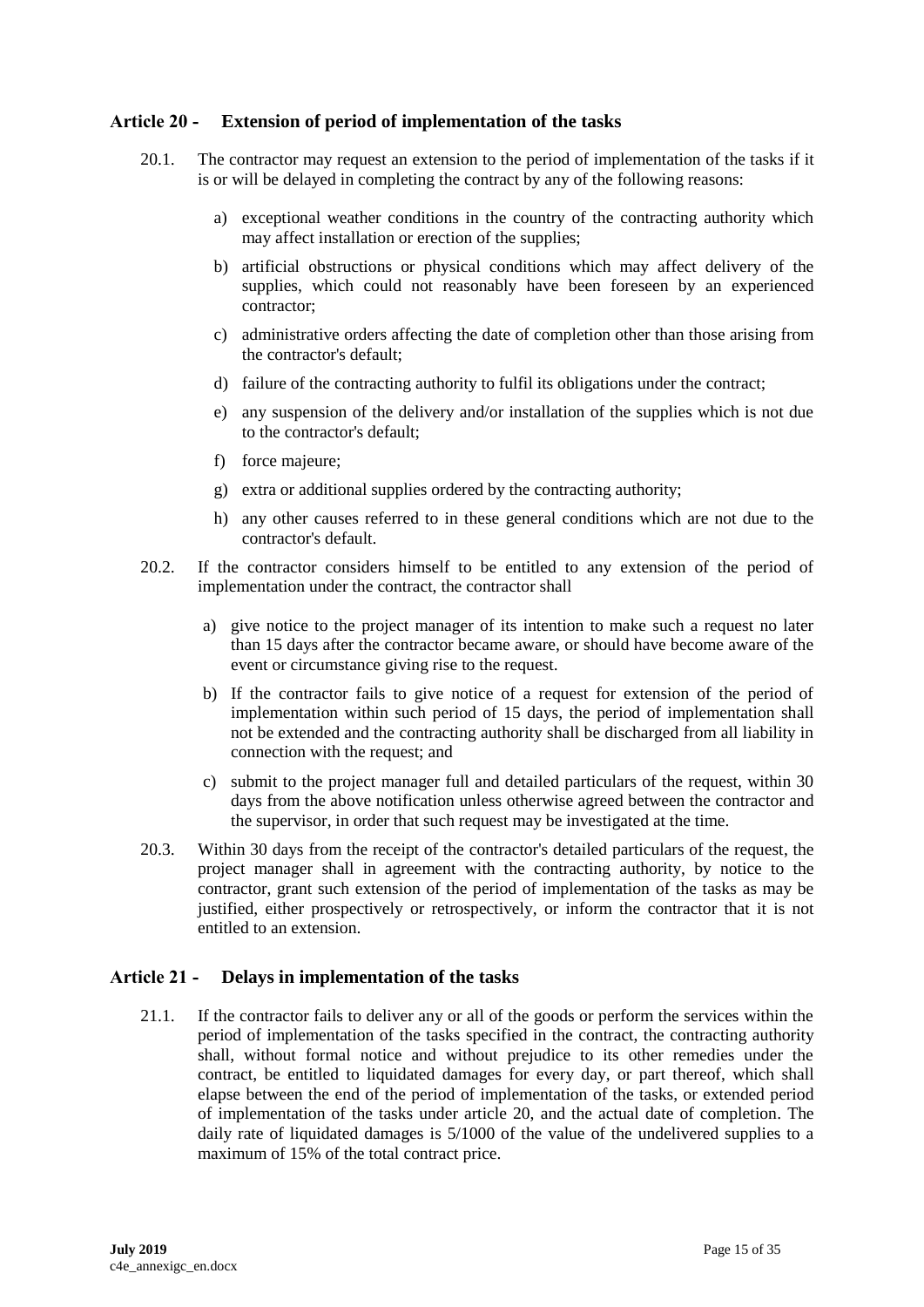- 21.2. If the non-delivery of any of the goods prevents the normal use of the supplies as a whole, the liquidated damages provided for in Article 21.1 shall be calculated on the basis of the total contract price.
- 21.3. If the contracting authority has become entitled to claim at least 15% of the total contract price it may, after giving notice to the contractor:
	- seize the performance guarantee; and/or
	- $-$  terminate the contract,
	- enter into a contract with a third party for the provision of the balance of the supplies at the contractor's cost.

#### <span id="page-15-0"></span>**Article 22 - Amendments**

- 22.1. Contract amendments must be formalised by a contract addendum signed by both parties or by an administrative order issued by the project manager or the contracting authority. Substantial amendments to the contract, including amendments to the total contract price, must be made by means of an addendum. Any contractual amendments must respect the general principles defined in the practical guide.
- 22.2. Subject to the limits of the procedure thresholds set in the practical guide, the contracting authority reserves the right to vary by an administrative order the quantities per lot or per item by +/- 100 % at the time of contracting and during the validity of the contract. The total value of the supplies may not rise or fall as a result of the variation by more than 25% of the tender price. The unit prices quoted in the tender shall be applicable to the quantities procured under the variation.
- 22.3. The project manager and the contracting authority shall have the power to order any amendment to any part of the supplies necessary for the proper completion and/or functioning of the supplies. Such amendments by administrative order may include additions, omissions, substitutions, changes in quality, quantity, form, character, kind, as well as in drawings, designs or specifications where the supplies are to be specifically manufactured for the contracting authority, in method of shipment or packing, place of delivery, and in the specified sequence, method or timing of implementation of the tasks. No administrative order shall have the effect of invalidating the contract, but the financial effect, if any, of all such amendments shall be valued in accordance with Article 22.7.
- 22.4. All administrative orders shall be issued in writing, it being understood that:
	- a) if, for any reason, the project manager or the contracting authority finds it necessary to give an order orally, it shall as soon as possible thereafter confirm the order by an administrative order;
	- b) if the contractor confirms in writing an oral order given for the purpose of Article 22.4.a and the confirmation is not contradicted in writing forthwith by the project manager or the contracting authority, the project manager or the contracting authority shall be deemed to have issued an administrative order;
	- c) no administrative order is required to increase or decrease the quantity of any incidental siting or installation because the estimates in the budget breakdown were too high or too low.
- 22.5. Save where Article 22.4 provides otherwise, prior to issuing an administrative order, the project manager or the contracting authority shall notify the contractor of the nature and form of such amendment. The contractor shall then, without delay, submit to the project manager a written proposal containing: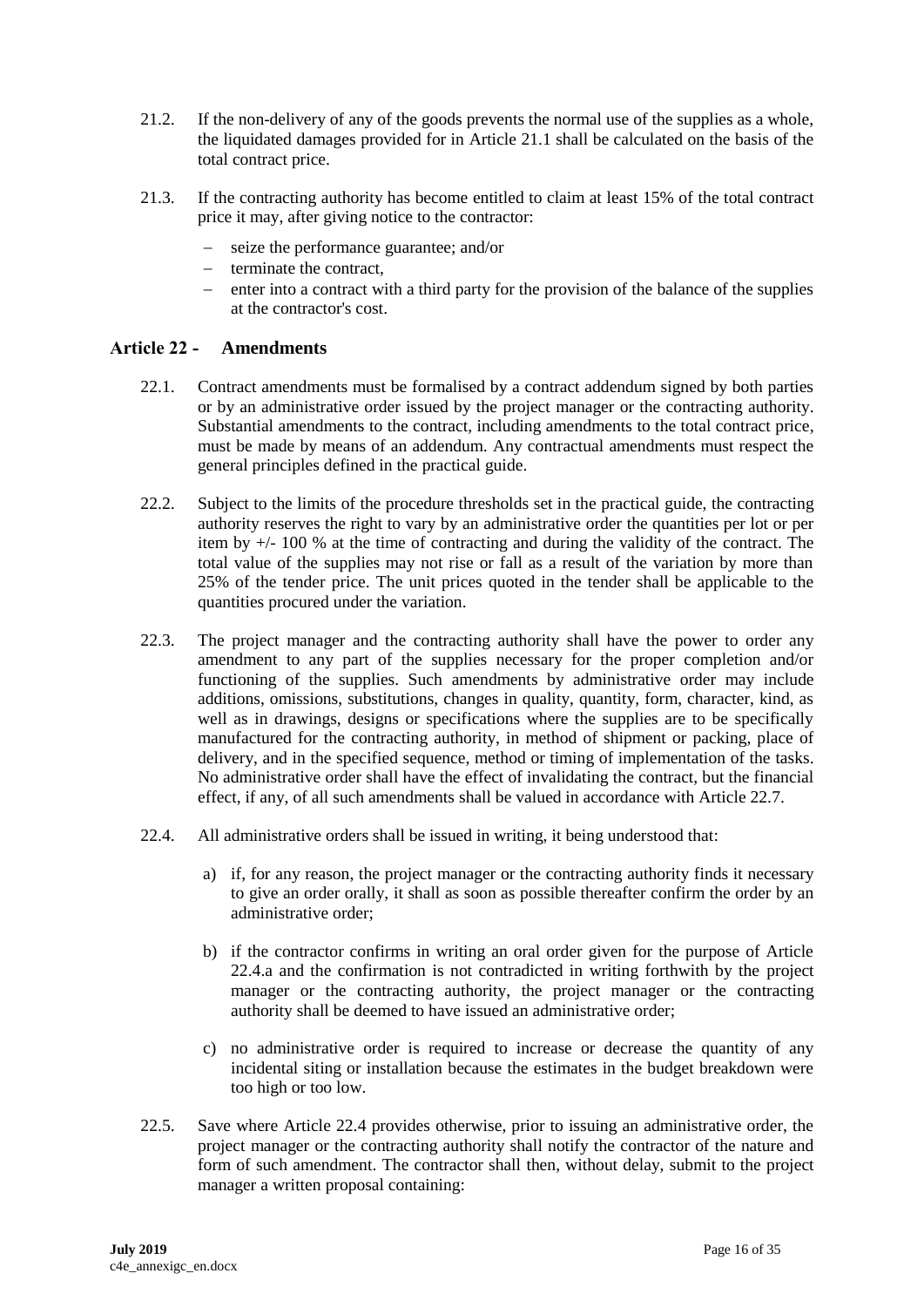- a description of the tasks, if any, to be performed or the measures to be taken and a programme of implementation of the tasks;
- any necessary amendments to the programme of implementation of the tasks or to any of the contractor's obligations resulting from this contract; and
- any adjustment to the total contract price in accordance with the rules set out in Article 22.
- 22.6. Following the receipt of the contractor's submission referred to in Article 22.5, the project manager shall, after due consultation with the contracting authority and, where appropriate, the contractor, decide without delay whether or not to accept the amendment. If the project manager accepts the amendment, it shall notify the contractor through an administrative order stating that the contractor shall carry out the amendment at the prices and under the conditions given in the contractor's submission referred to in Article 22.5 or as modified by the project manager in accordance with Article 22.7.
- 22.7. The prices for all amendments ordered by the project manager or the contracting authority in accordance with Articles 22.4 and 22.6 shall be ascertained in accordance with the following principles:
	- where the task is of similar character and implemented under similar conditions as an item priced in the budget breakdown, it shall be valued at such rates and prices contained therein;
	- where the task is not of a similar character or is not implemented under similar conditions, the rates and prices in the contract shall be used as the basis for valuation as far as is reasonable, failing which the project manager shall make a fair valuation;
	- if the nature or amount of any amendment relative to the nature or amount of the whole contract or to any part thereof is such that, in the opinion of the project manager, any rate or price contained in the contract for any item of work is, by reason of such amendment, rendered unreasonable, the project manager shall fix such rate or price as he thinks reasonable and proper in the circumstances;
	- where an amendment is required by a default or breach of contract by the contractor, any additional cost attributable to such amendment shall be borne by the contractor.
- 22.8. On receipt of the administrative order, the contractor shall carry out the requested amendment according to the following principles:
	- a) The contractor shall be bound by these general conditions as if the amendment requested by administrative order were stated in the contract.
	- b) The contractor shall not delay the execution of the administrative order pending the granting of any extension of time for completion or adjustment to the total contract price.
	- c) Where the administrative order precedes the adjustment to the total contract price, the contractor shall keep records of the costs of undertaking the amendment and of the time expended thereon. Such records shall be open to inspection by the project manager at all reasonable times.
- 22.9. The contractor shall notify the contracting authority of any change of bank account, using the form in Annex V. The contracting authority shall have the right to oppose the contractor's change of bank account.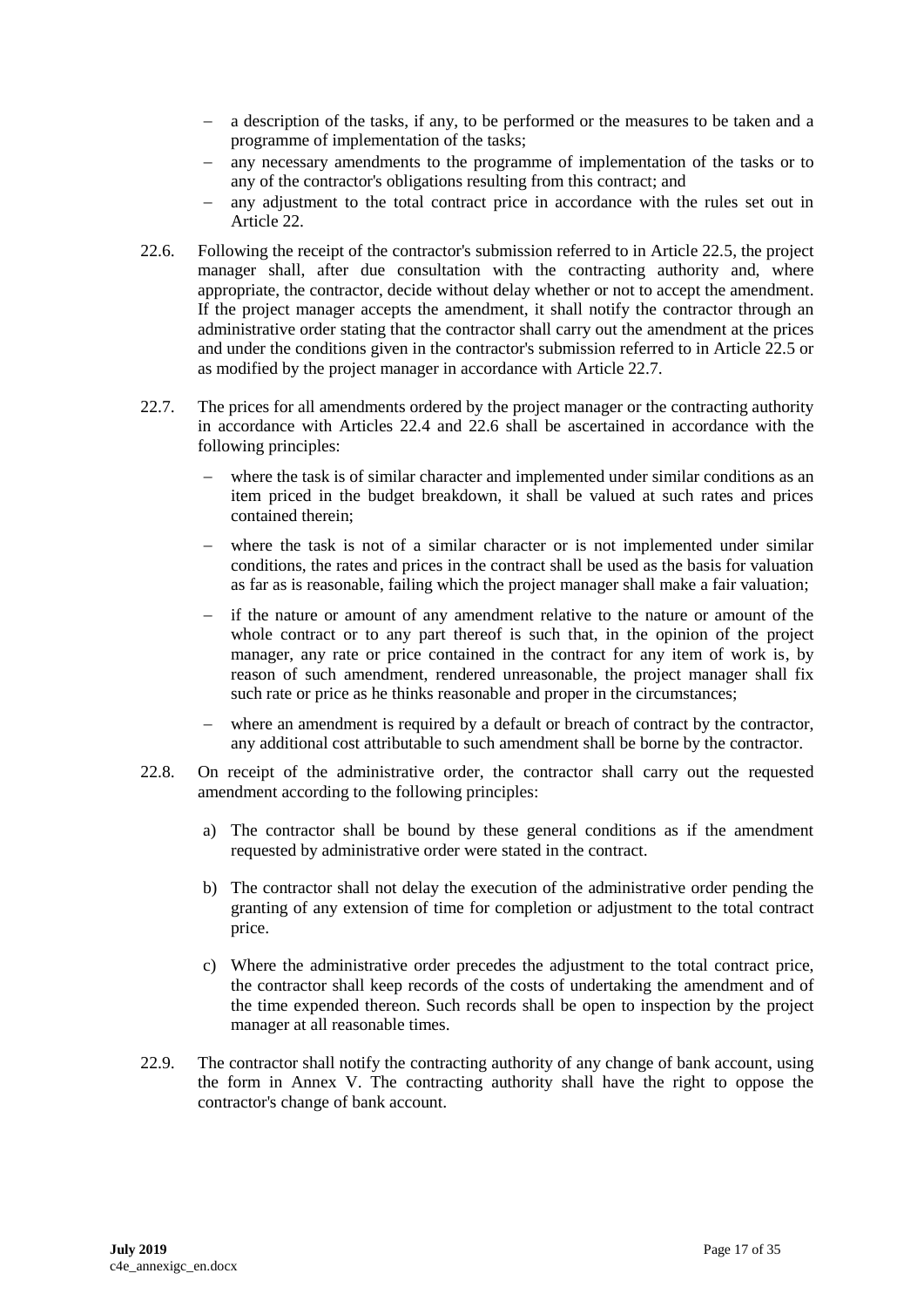## <span id="page-17-0"></span>**Article 23 - Suspension**

- 23.1. The contractor shall, on the order of the contracting authority, suspend the execution of the contract or any part thereof for such time or times and in such manner as the contracting authority may consider necessary. The suspension shall take effect on the day the contractor receives the order or at a later date when the order so provides.
- 23.2. Suspension in the event of presumed breach of obligations or irregularities or fraud:

The contract may be suspended in order to verify whether presumed breach of obligations or irregularities or fraud occurred during the award procedure or the performance of the contract. If these are not confirmed, performance of the contract shall resume as soon as possible.

- 23.3. During the period of suspension, the contractor shall protect and secure the supplies affected at the contractor's warehouse or elsewhere, against any deterioration, loss or damage to the extent possible and as instructed by the project manager, even if supplies have been delivered to the place of acceptance in accordance with the contract but their installation has been suspended by the project manager.
- 23.4. Additional expenses incurred in connection with such protective measures may be added to the total contract price, unless:
	- a) otherwise provided for in the contract; or
	- b) such suspension is necessary by reason of some breach or default of the contractor; or
	- c) such suspension is necessary by reason of normal climatic conditions at the place of acceptance; or
	- d) such suspension is necessary for the safety or the proper execution of the contract or any part thereof insofar as such necessity does not arise from any act or default by the project manager or the contracting authority or
	- e) the presumed breach of obligations or irregularities or fraud mentioned in article 23.2 are confirmed and attributable to the contractor.
- 23.5. The contractor shall only be entitled to such additions to the total contract price if it notifies the project manager, within 30 days after receipt of the order to suspend the contract, of its intention to claim them.
- 23.6. The contracting authority, after consulting the contractor, shall determine such additions to the total contract price and/or extension of the period of performance to be granted to the contractor in respect of such claim as shall, in the opinion of the contracting authority, be fair and reasonable.
- 23.7. The contracting authority shall, as soon as possible, order the contractor to resume the contract suspended or inform the contractor that it terminates the contract. If the period of suspension exceeds 180 days and the suspension is not due to the contractor's breach or default, the contractor may, by notice to the contracting authority, request to proceed with the contract within 30 days, or terminate the contract.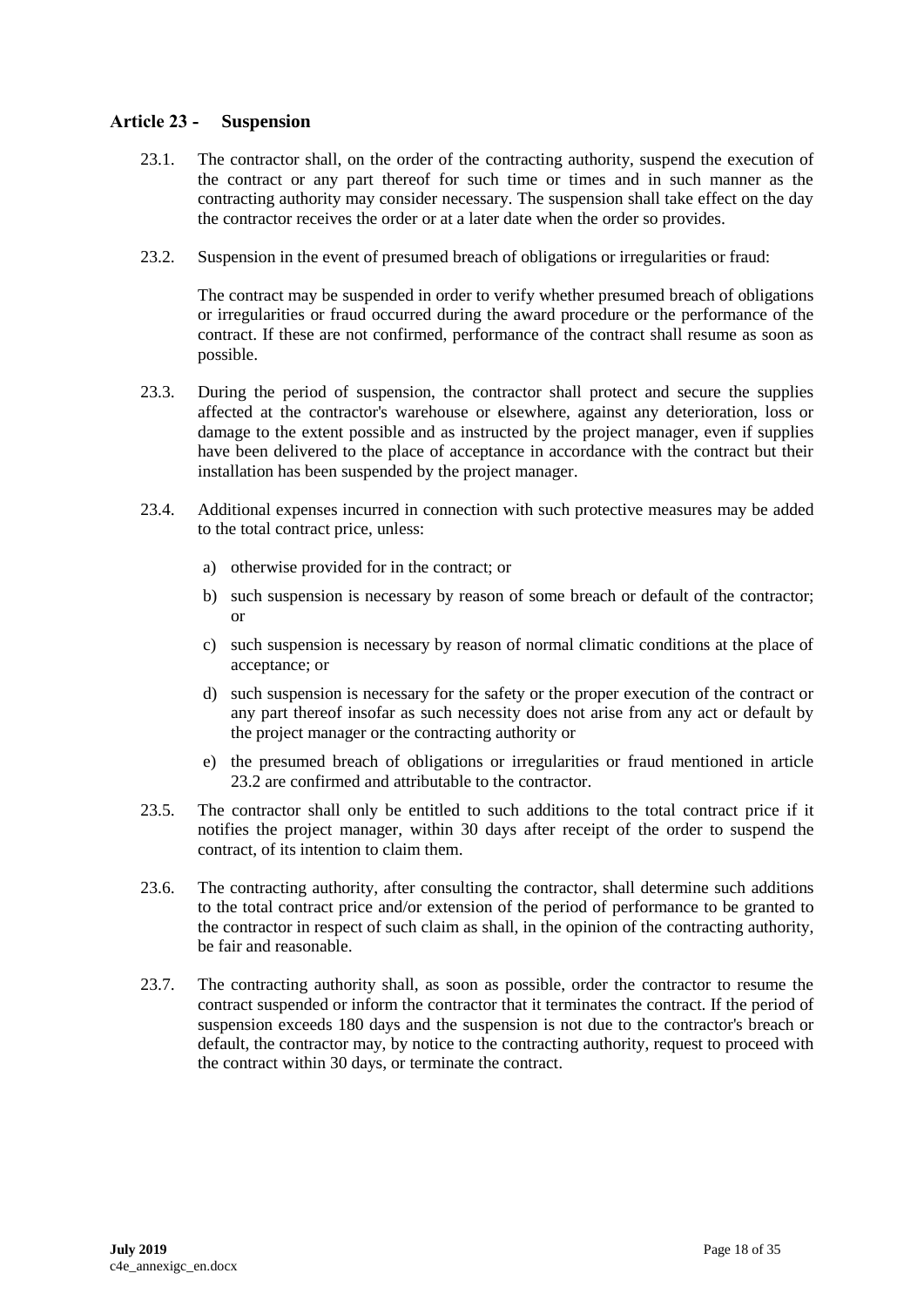# **MATERIALS AND WORKMANSHIP**

## <span id="page-18-1"></span><span id="page-18-0"></span>**Article 24 - Quality of supplies**

- 24.1. The supplies must in all respects satisfy the technical specifications laid down in the contract and conform in all respects to the drawings, surveys, models, samples, patterns and other requirements in the contract, which shall be held at the disposal of the contracting authority or the project manager for the purposes of identification throughout the period of execution.
- 24.2. Any preliminary technical acceptance stipulated in the special conditions shall be the subject of a request sent by the contractor to the project manager. The request shall indicate the reference to the contract, specify the materials, items and samples submitted for such acceptance according to the contract and indicate the lot number and the place where acceptance is to take place, as appropriate. The materials, items and samples specified in the request must be certified by the project manager as meeting the requirements for such acceptance prior to their incorporation in the supplies.
- 24.3. Even if materials or items to be incorporated in the supplies or in the manufacture of components to be supplied have been technically accepted in this way, they may still be rejected if a further examination reveals defects or faults, in which case they must immediately be replaced by the contractor. The contractor may be given the opportunity to repair and make good materials and items which have been rejected, but such materials and items will be accepted for incorporation in the supplies only if they have been repaired and made good to the satisfaction of the project manager.

### <span id="page-18-2"></span>**Article 25 - Inspection and testing**

- 25.1. The contractor shall ensure that the supplies are delivered to the place of acceptance in time to allow the project manager to proceed with acceptance of the supplies. The contractor is deemed to have fully appreciated the difficulties which it might encounter in this respect, and it shall not be permitted to advance any grounds for delay in fulfilling its obligations.
- 25.2. The project manager shall be entitled to inspect, examine measure and test the components, materials and workmanship, and check the progress of preparation, fabrication or manufacture of anything being prepared, fabricated or manufactured for delivery under the contract, in order to establish whether the components, materials and workmanship are of the requisite quality and quantity. This shall take place at the place of manufacture, fabrication, preparation or at the place of acceptance or at such other places as may be specified in the special conditions.
- 25.3. For the purposes of such tests and inspections, the contractor shall:
	- a) provide the project manager, temporarily and free of charge, with such assistance, test samples or parts, machines, equipment, tools, labour, materials, drawings and production data as are normally required for inspection and testing;
	- b) agree, with the project manager, on the time and place for tests;
	- c) provide access to the project manager at all reasonable times to the place where the tests are to be carried out.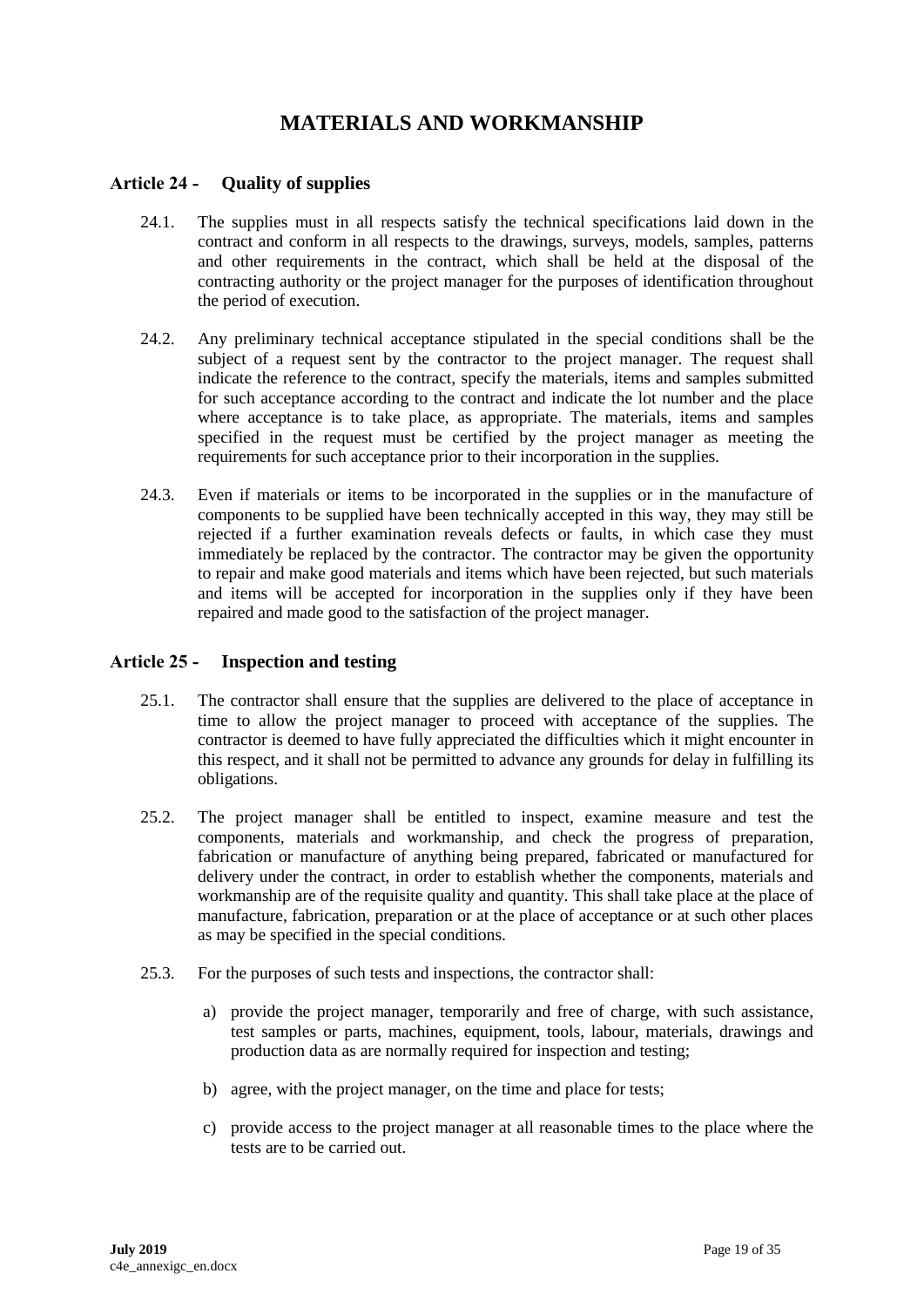- 25.4. If the project manager is not present on the date agreed for tests, the contractor may, unless otherwise instructed by the project manager, proceed with the tests, which shall be deemed to have been made in the project manager's presence. The contractor shall immediately send duly certified copies of the test results to the project manager, who shall, if it has not attended the test, be bound by the test results.
- 25.5. When components and materials have passed the above-mentioned tests, the project manager shall notify the contractor or endorse the contractor's certificate to that effect.
- 25.6. If the project manager and the contractor disagree on the test results, each shall give a statement of its views to the other within 15 days of such disagreement arises. The project manager or the contractor may require such tests to be repeated on the same terms and conditions or, if either party so requests, by an expert selected by common consent. All test reports shall be submitted to the project manager, who shall communicate the results of these tests without delay to the contractor. The results of retesting shall be conclusive. The cost of retesting shall be borne by the party whose views are proved wrong by the retesting.
- <span id="page-19-0"></span>25.7. In the performance of their duties, the project manager and any person authorised by him shall not disclose to unauthorised persons information concerning the undertaking's methods of manufacture and operation obtained through inspection and testing.

# **PAYMENTS**

### <span id="page-19-1"></span>**Article 26 - General principles**

- 26.1. Payments shall be made in euro or national currency as specified in the special conditions. The special conditions shall lay down the administrative or technical conditions governing payments of pre-financing and final payments made in accordance with the general conditions.
- 26.2. Payments due by the contracting authority shall be made to the bank account mentioned on the financial identification form completed by the contractor. The same form, annexed to the invoice, must be used to report changes of bank account.
- 26.3. Pre-financing payment shall be made within 30 days from the date on which an admissible invoice is registered by the contracting authority. The invoice shall not be admissible if one or more essential requirements are not met. Final payment shall be made within 60 days from the date on which an invoice is registered by the contracting authority, together with the request for provisional acceptance as per article 31.2. The date of payment shall be the date on which the paying account is debited.
- 26.4. The period referred to in article 26.3 may be suspended by notifying the contractor that the invoice cannot be fulfilled because the sum is not due, because appropriate substantiating documents have not been provided or because there is evidence that the expenditure might not be eligible. In the latter case, an inspection may be carried out on the spot for the purpose of further checks. The contractor shall provide clarifications, modifications or further information within 30 days of being asked to do so. The payment period shall continue to run from the date on which a properly drawn-up invoice is registered.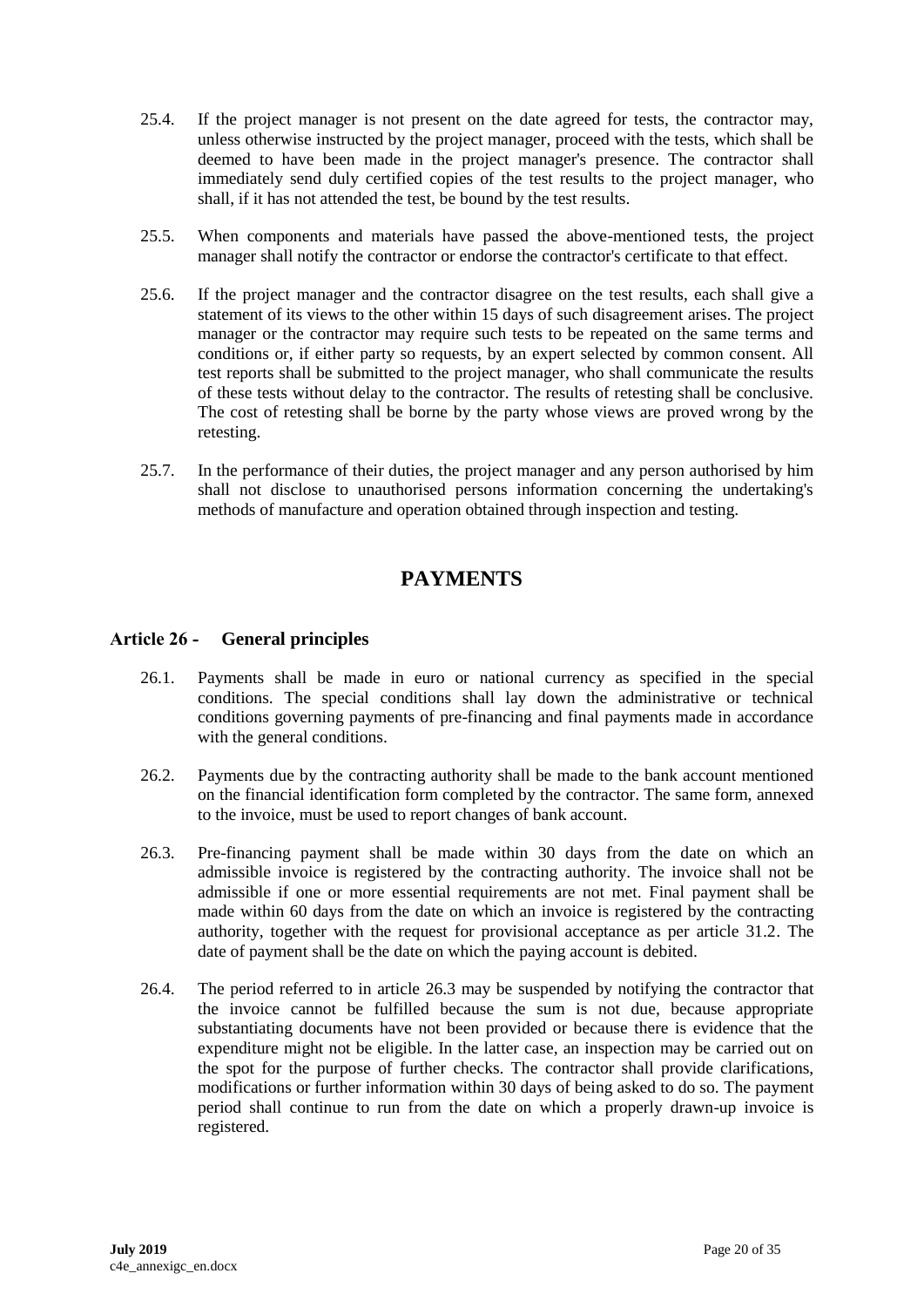- 26.5. The payments shall be made as follows:
	- a) 40% of the total contract price after the signing of the contract, against provision of the performance guarantee and of a pre-financing guarantee for the full amount of the pre-financing payment, unless otherwise provided for in the special conditions. The pre-financing guarantee shall be provided to the contracting authority following the procedure foreseen for the performance guarantee in accordance with Article 11.3-5, and in accordance with the format annexed to the contract. The pre-financing guarantee must remain valid until it is released 30 days at the latest after the provisional acceptance of the goods. Where the contractor is a public body, the obligation for a pre-financing guarantee may be waived depending on a risk assessment made;
	- b) 60% of the total contract price, as payment of the balance, after receipt by the contracting authority of an invoice and of the application for the certificate of provisional acceptance;
- 26.6. Where only part of the supplies has been delivered, the 60% payment due following partial provisional acceptance shall be calculated on the value of the supplies which have actually been accepted and the security shall be released accordingly.
- 26.7. For supplies not covered by a warranty period, the payments listed above shall be aggregated. The conditions to which the payments of pre-financing and final payments are subject, shall be as stated in the special conditions.
- 26.8. The payment obligations of the European Commission under this contract shall cease at most 18 months after the end of the period of implementation of the tasks, unless the contract is terminated in accordance with these general conditions.
- 26.9. Unless otherwise stipulated in the special conditions, the contract shall be at fixed prices, which shall not be revised.
- 26.10. The contractor undertakes to repay any amounts paid in excess of the final amount due to the contracting authority before the deadline indicated in the debit note which is 45 days from the issuing of that note. Should the contractor fail to make repayment within the above deadline, the contracting authority may (unless the contractor is a government department or public body of a Member State of the European Union) increase the amounts due by adding interest:
	- $\alpha$  at the rediscount rate applied by the central bank of the country of the contracting authority if payments are in the currency of that country;
	- at the rate applied by the European Central Bank to its main refinancing transactions in euro, as published in the Official Journal of the European Union, C series, where payments are in euro,

on the first day of the month in which the time-limit expired, plus eight percentage points. The default interest shall be incurred over the time which elapses between the date of the payment deadline, and the date on which payment is actually made. Any partial payments shall first cover the interest thus established.

Amounts to be repaid to the contracting authority may be offset against amounts of any kind due to the contractor. This shall not affect the parties' right to agree on payment in instalments. Bank charges arising from the repayment of amounts due to the contracting authority shall be borne entirely by the contractor.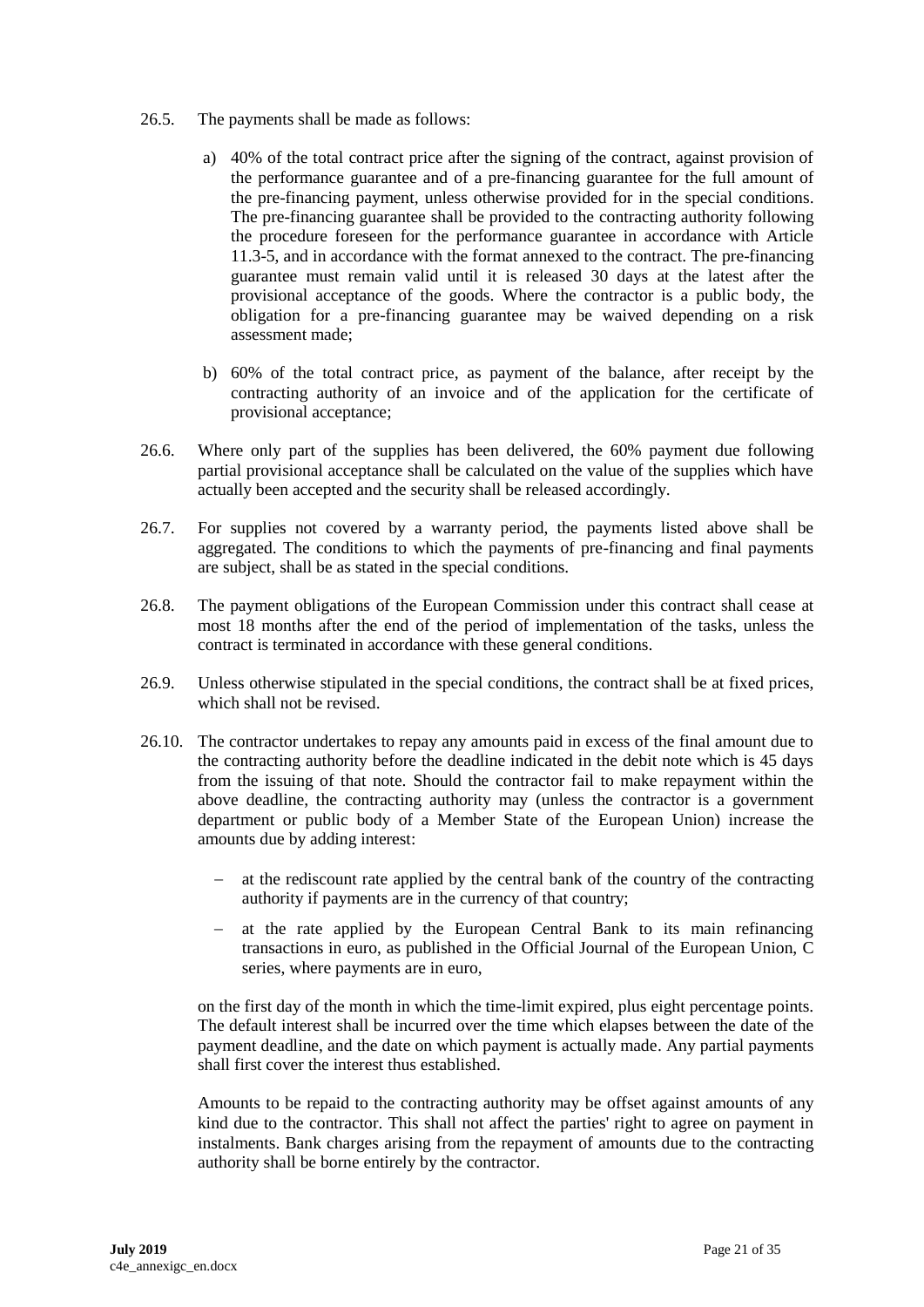Without prejudice to the prerogative of the contracting authority, if necessary, the European Union may as donor proceed itself to the recovery by any means.

- 26.11. If the contract is terminated for any reason whatsoever, the guarantee securing the prefinancing may be invoked forthwith in order to repay the balance of the pre-financing still owed by the contractor, and the guarantor shall not delay payment or raise objection for any reason whatever.
- 26.12. Prior to, or instead of, terminating the contract as provided for in Article 36, the contracting authority may suspend payments as a precautionary measure without prior notice.
- 26.13. Where the award procedure or the performance of the contract proves to have been subject to breach of obligations, irregularities or fraud attributable to the contractor, the contracting authority may in addition to the possibility to suspend the performance of the contract in accordance with Article 23.2 and to terminate the contract as provided for in Article 36, suspend payments and/or recover amounts already paid, in proportion to the seriousness of the breach of obligations, irregularities or fraud. In addition to measures referred above, the contracting authority may reduce the contract value in proportion to the seriousness of the irregularities, fraud or of the breach of obligations, including where the activities concerned were not implemented or were implemented poorly, partially or late.

### <span id="page-21-0"></span>**Article 27 - Payment to third parties**

- 27.1. Orders for payments to third parties may be carried out only after an assignment made in accordance with Article 5. The assignment shall be notified to the contracting authority.
- 27.2. Notification of beneficiaries of the assignment shall be the sole responsibility of the contractor.
- 27.3. In the event of a legally binding attachment of the property of the contractor affecting payments due to him under the contract, and without prejudice to the time limit laid down in Article 26, the contracting authority shall have 30 days, starting from the day on which it receives notification of the definitive lifting of the obstacle to payment, to resume payments to the contractor.

### <span id="page-21-1"></span>**Article 28 - Delayed payments**

- 28.1. The contracting authority shall pay the contractor sums due in accordance with Article 26.3.
- 28.2. Once the time-limit referred to in Article 26.3 has expired, the contractor unless the contractor is a government department or public body in European Union Member Stateshall, within two months of receipt of the late payment, receive default interest:
	- at the rediscount rate applied by the central bank of the partner country if payments are in the currency of that country ;
	- at the rate applied by the European Central Bank to its main refinancing transactions in euro, as published in the Official Journal of the European Union, C series, if payments are in euro,

on the first day of the month in which the time-limit expired, plus eight percentage points. The interest shall be payable for the time elapsed between the expiry of the payment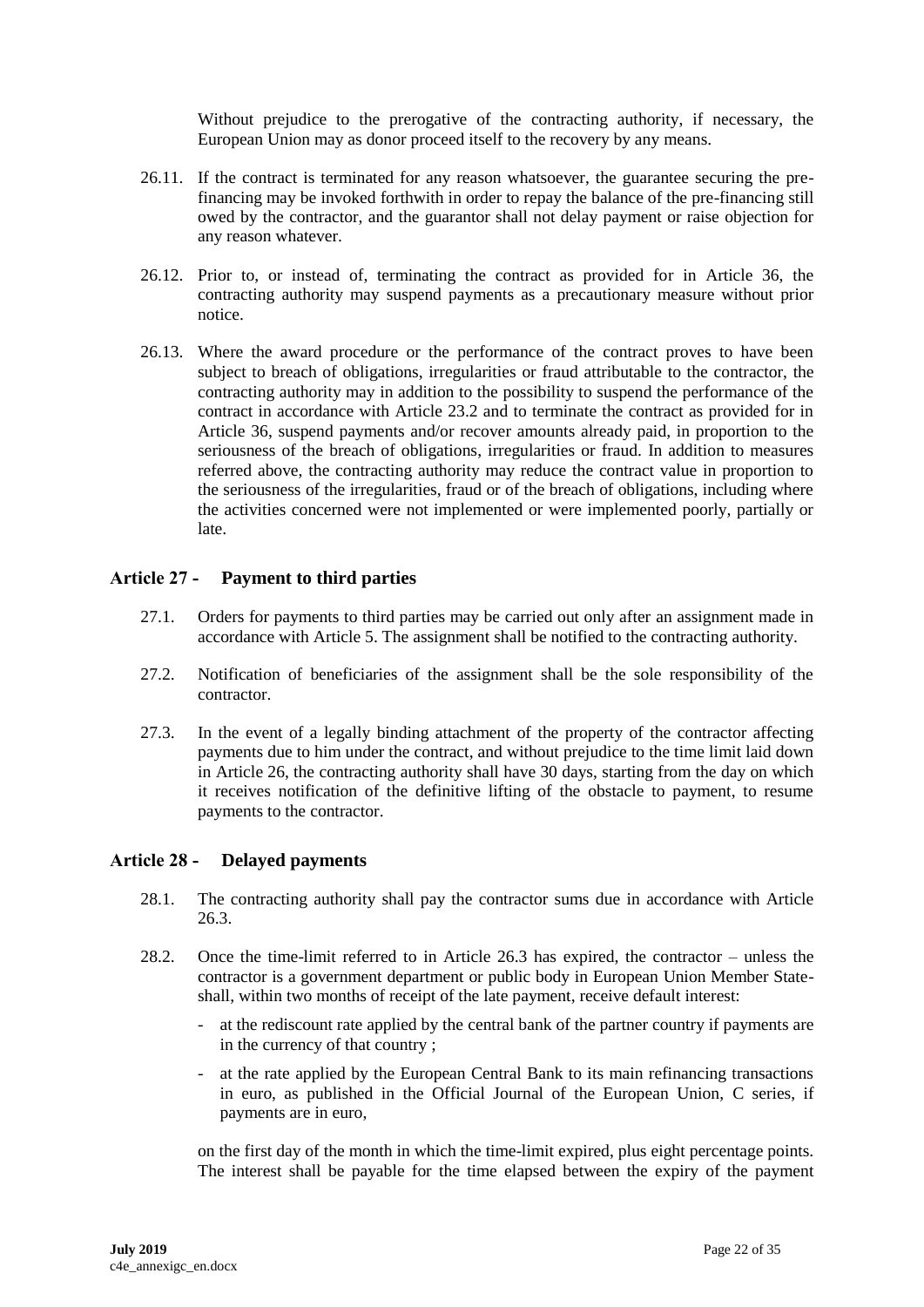deadline and the date on which the contracting authority's account is debited. However, when the interest calculated in accordance with the first subparagraph is lower than or equal to EUR 200, it shall be paid to the creditor only upon a demand submitted within two months of receiving late payment.

<span id="page-22-0"></span>28.3. Any default in payment of more than 90 days from the expiry of the period laid down in Article 26.3 shall entitle the contractor either not to perform the contract or to terminate it, according to Article 37.

# **ACCEPTANCE AND MAINTENANCE**

### <span id="page-22-1"></span>**Article 29 - Delivery**

- 29.1. The contractor shall deliver the supplies in accordance with the conditions of the contract. The supplies shall be at the risk of the contractor until their final acceptance.
- 29.2. The contractor shall provide such packaging of supplies as is required to prevent their damage or deterioration in transit to their destination as indicated in the contract. The packaging shall be sufficient to withstand, without limitation, rough handling, exposure to extreme temperatures, salt and precipitation during transit and open storage. Package size and weight shall take into consideration, where appropriate, the remoteness of the final destination of the supplies, and the possible absence of heavy handling facilities at all points in transit.
- 29.3. The packaging, marking and documentation inside and outside the packages shall comply with such requirements as shall be expressly provided for in the special conditions, subject to any amendments subsequently ordered by the project manager or the contracting authority.
- 29.4. No supplies shall be shipped or delivered to the place of acceptance until the contractor has received a delivery order from the project manager. The contractor shall be responsible for the delivery at the place of acceptance of all supplies and supplier's equipment required for the purpose of the contract.
- 29.5. Each delivery must be accompanied by a statement drawn up by the contractor. This statement shall be as specified in the special conditions.
- 29.6. Each package shall be clearly marked in accordance with the special conditions.
- 29.7. Delivery shall be deemed to have been made when there is written evidence available to both parties that delivery of the supplies has taken place in accordance with the terms of the contract, and the invoice(s) and all such other documentation specified in the special conditions, have been submitted to the contracting authority. Where the supplies are delivered to an establishment of the contracting authority, the latter shall bear the responsibility of bailee, in accordance with the requirements of the law applicable to the contract, during the time which elapses between delivery for storage and acceptance.

## <span id="page-22-2"></span>**Article 30 - Verification operations**

30.1. The supplies shall not be accepted until the prescribed verifications and tests have been carried out at the expense of the contractor. The verifications and tests may be conducted before shipment, at the point of delivery and/or at the final destination of the goods.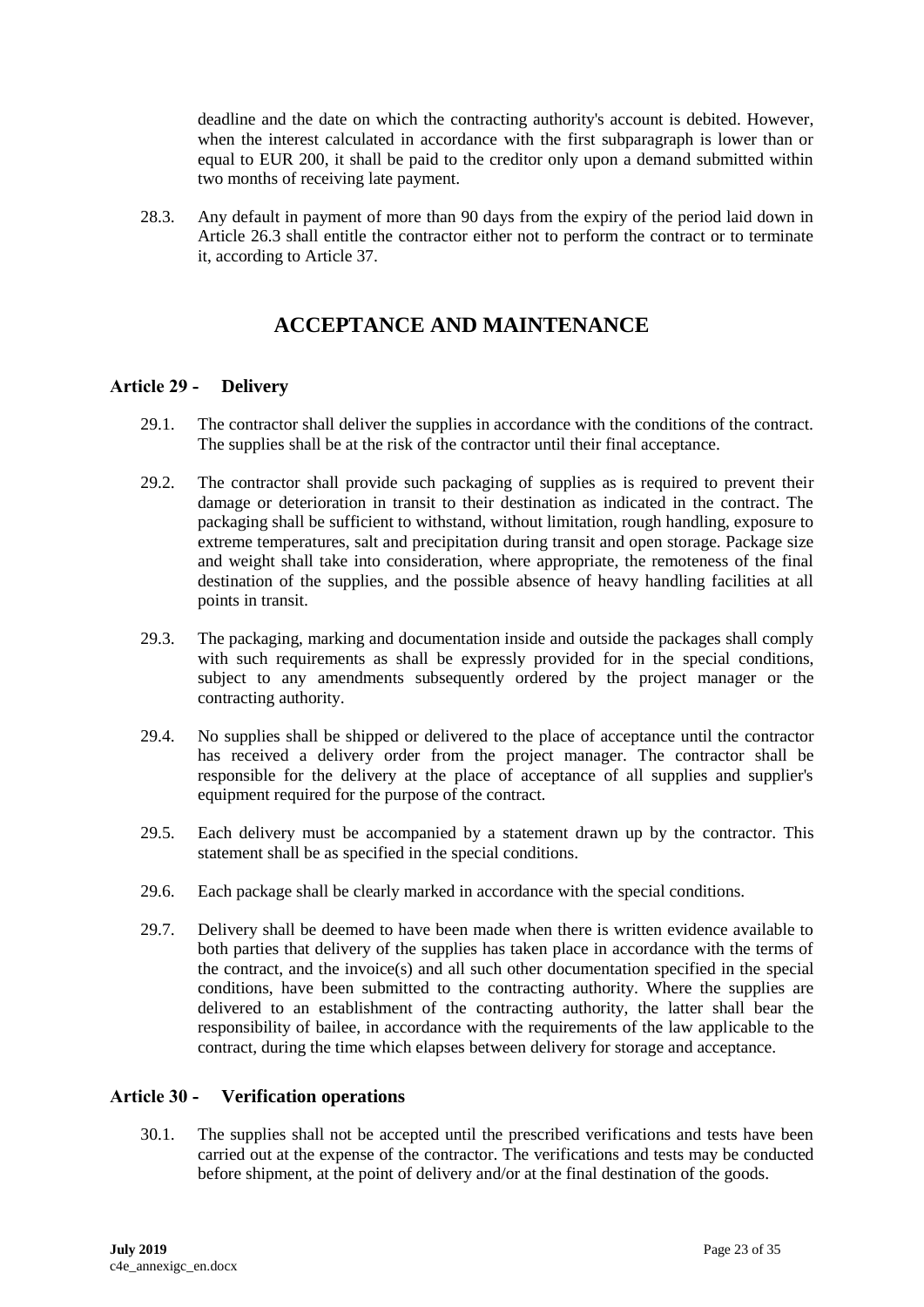- 30.2. The project manager shall, during the progress of the delivery of the supplies and before the supplies are taken over, have the power to order or decide:
	- a) the removal from the place of acceptance, within such time or times as may be specified in the order, of any supplies which, in the opinion of the project manager, are not in accordance with the contract;
	- b) their replacement with proper and suitable supplies;
	- c) the removal and proper re-installation, notwithstanding any previous test thereof or of any installation which in respect of materials, workmanship or design for which the contractor is responsible, is not, in the opinion of the project manager, in accordance with the contract;
	- d) that any work done or goods supplied or materials used by the contractor is or are not in accordance with the contract, or that the supplies or any portion thereof do not fulfil the requirements of the contract.
- 30.3. The contractor shall, with all speed and at its own expense, make good the defects so specified. If the contractor does not comply with such order, the contracting authority shall be entitled to employ other persons to carry out the orders and all expenses consequent thereon or incidental thereto shall be deducted by the contracting authority from any monies due or which may become due to the contractor.
- 30.4. Supplies which are not of the required quality shall be rejected. A special mark may be applied to the rejected supplies. This shall not be such as to alter them or affect their commercial value. Rejected supplies shall be removed by the contractor from the place of acceptance, if the project manager so requires, within a period which the project manager shall specify, failing which they shall be removed as of right at the expense and risk of the contractor. Any works incorporating rejected materials shall be rejected.
- 30.5. The provisions of Article 30 shall not affect the right of the contracting authority to claim under Article 21, nor shall it in any way release the contractor from any warranty or other obligations under the contract.

### <span id="page-23-0"></span>**Article 31 - Provisional acceptance**

- 31.1. The supplies shall be taken over by the contracting authority when they have been delivered in accordance with the contract, have satisfactorily passed the required tests, or have been commissioned as the case may be, and a certificate of provisional acceptance has been issued or is deemed to have been issued.
- 31.2. The contractor may apply, by notice to the project manager, for a certificate of provisional acceptance when supplies are ready for provisional acceptance. The project manager shall within 30 days of receipt of the contractor's application either:
	- issue the certificate of provisional acceptance to the contractor with a copy to the contracting authority stating, where appropriate, his reservations, and, inter alia, the date on which, in his opinion, the supplies were completed in accordance with the contract and ready for provisional acceptance; or
	- reject the application, giving his reasons and specifying the action which, in his opinion, is required of the contractor for the certificate to be issued.

The contracting authority's time limit for issuing the certificate of provisional acceptance to the contractor shall be considered included in the time limit for payments indicated in Article 26.3, unless otherwise specified in the special conditions.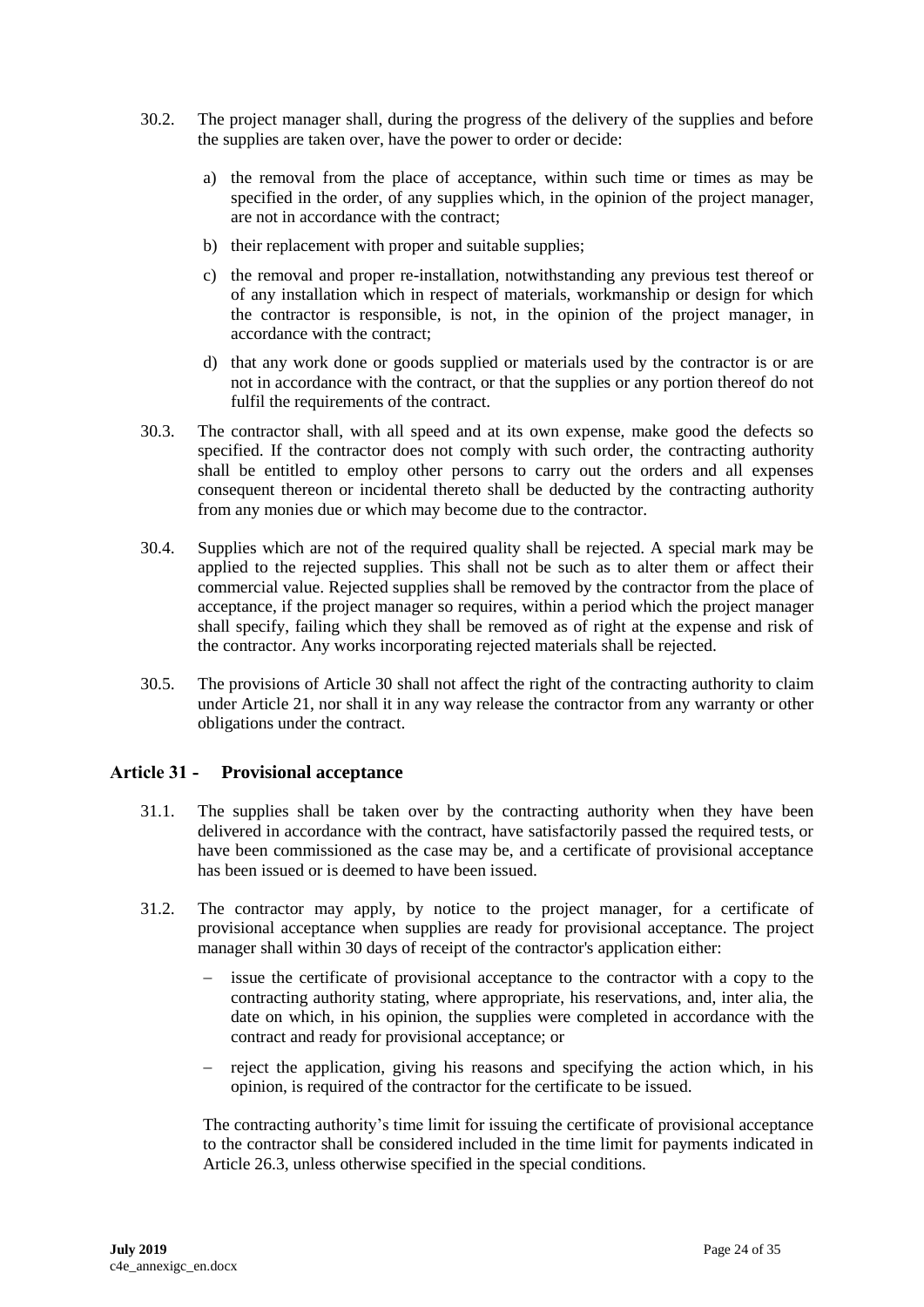- 31.3. Should exceptional circumstances make it impossible to proceed with the acceptance of the supplies during the period fixed for provisional or final acceptance, a statement certifying such impossibility shall be drawn up by the project manager after consultation, where possible, with the contractor. The certificate of acceptance or rejection shall be drawn up within 30 days following the date on which such impossibility ceases to exist. The contractor shall not invoke these circumstances in order to avoid the obligation of presenting the supplies in a state suitable for acceptance.
- 31.4. If the project manager fails either to issue the certificate of provisional acceptance or to reject the supplies within the period of 30 days, it shall be deemed to have issued the certificate on the last day of that period, except where the certificate of provisional acceptance is deemed to constitute a certificate of final acceptance. In this case, Article 34.2 below does not apply. If the supplies are divided by the contract into lots, the contractor shall be entitled to apply for separate certificates for each of the lots.
- 31.5. In case of partial delivery, the contracting authority reserves the right to give partial provisional acceptance.
- 31.6. Upon provisional acceptance of the supplies, the contractor shall dismantle and remove temporary structures as well as materials no longer required for use in connection with the implementation of the contract. It shall also remove any litter or obstruction and redress any change in the condition of the place of acceptance as required by the contract.
- 31.7. Immediately after provisional acceptance, the contracting authority may make use of all the supplies delivered.

### <span id="page-24-0"></span>**Article 32 - Warranty obligations**

- 32.1. The contractor shall warrant that the supplies are new, unused, of the most recent models and incorporate all recent improvements in design and materials, unless otherwise provided in the contract. The contractor shall further warrant that all supplies shall have no defect arising from design, materials or workmanship, except insofar as the design or materials are required by the specifications, or from any act or omission, that may develop under use of the supplies in the conditions obtaining in the country of the contracting authority.
- 32.2. The contractor shall be responsible for making good any defect in, or damage to, any part of the supplies which may appear or occur during the warranty period and which:
	- a) results from the use of defective materials, faulty workmanship or design of the contractor; and/or
	- b) results from any act or omission of the contractor during the warranty period; and/or
	- c) appears in the course of an inspection made by, or on behalf of, the contracting authority.
- 32.3. The contractor shall at its own cost make good the defect or damage as soon as practicable. The warranty period for all items replaced or repaired shall recommence from the date when the replacement or repair was made to the satisfaction of the project manager. If the contract provides for partial acceptance, the warranty period shall be extended only for the part of the supplies affected by the replacement or repair.
- 32.4. If any such defect appears or such damage occurs during the warranty period, the contracting authority or the project manager shall notify the contractor. If the contractor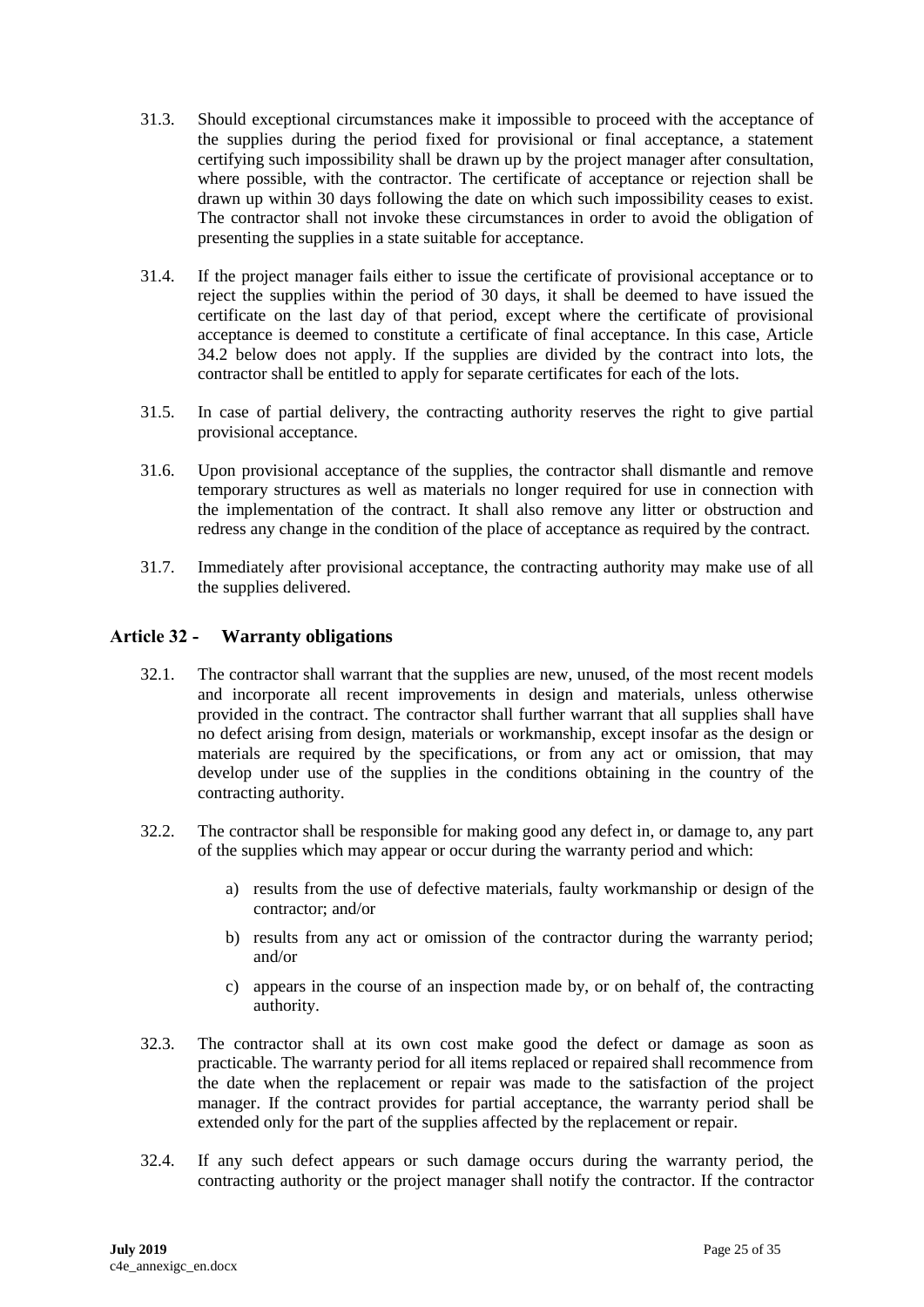fails to remedy a defect or damage within the time limit stipulated in the notification, the contracting authority may:

- a) remedy the defect or the damage itself, or employ someone else to carry out the tasks at the contractor's risk and cost, in which case the costs incurred by the contracting authority shall be deducted from monies due to or from guarantees held against the contractor or from both; or
- b) terminate the contract.
- 32.5. In case of emergency, where the contractor cannot be reached immediately or, having been reached, is unable to take the measures required, the contracting authority or the project manager may have the tasks carried out at the expense of the contractor. The contracting authority or the project manager shall as soon as practicable inform the contractor of the action taken.
- 32.6. The warranty obligations shall be stipulated in the special conditions and technical specifications.
- 32.7. Save where otherwise provided in the special conditions, the duration of the warranty period shall be 365 days. The warranty period shall commence on the date of provisional acceptance and may recommence in accordance with Article 32.3.

### <span id="page-25-0"></span>**Article 33 - After-sales service**

- 33.1. An after-sales service, if required by the contract, shall be provided in accordance with the details stipulated in the special conditions. The contractor shall undertake to carry out or have carried out the maintenance and repair of supplies and to provide a rapid supply of spare parts. The special conditions may specify that the contractor must provide any or all of the following materials, notifications and documents pertaining to spare parts manufactured or distributed by the contractor:
	- a) such spare parts as the contracting authority may choose to purchase from the contractor, it being understood that this choice shall not release the contractor from any warranty obligations under the contract;
	- b) in the event of termination of production of the spare parts, advance notification to the contracting authority to allow it to procure the parts required and, following such termination, provision at no cost to the contracting authority of the blueprints, drawings and specifications of the spare parts, if and when requested.

### <span id="page-25-1"></span>**Article 34 - Final acceptance**

- 34.1. Upon expiry of the warranty period, or where there is more than one such period, upon expiry of the latest period, and when all defects or damage have been rectified, the project manager shall issue the contractor a final acceptance certificate and a copy thereof to the contracting authority, stating the date on which the contractor completed its obligations under the contract to the project manager's satisfaction. The final acceptance certificate shall be issued by the project manager within 30 days after the expiration of the warranty period or as soon as any repairs ordered under Article 32 have been completed to the satisfaction of the project manager.
- 34.2. The contract shall not be considered to have been performed in full until the final acceptance certificate has been signed or is deemed to have been signed by the project manager.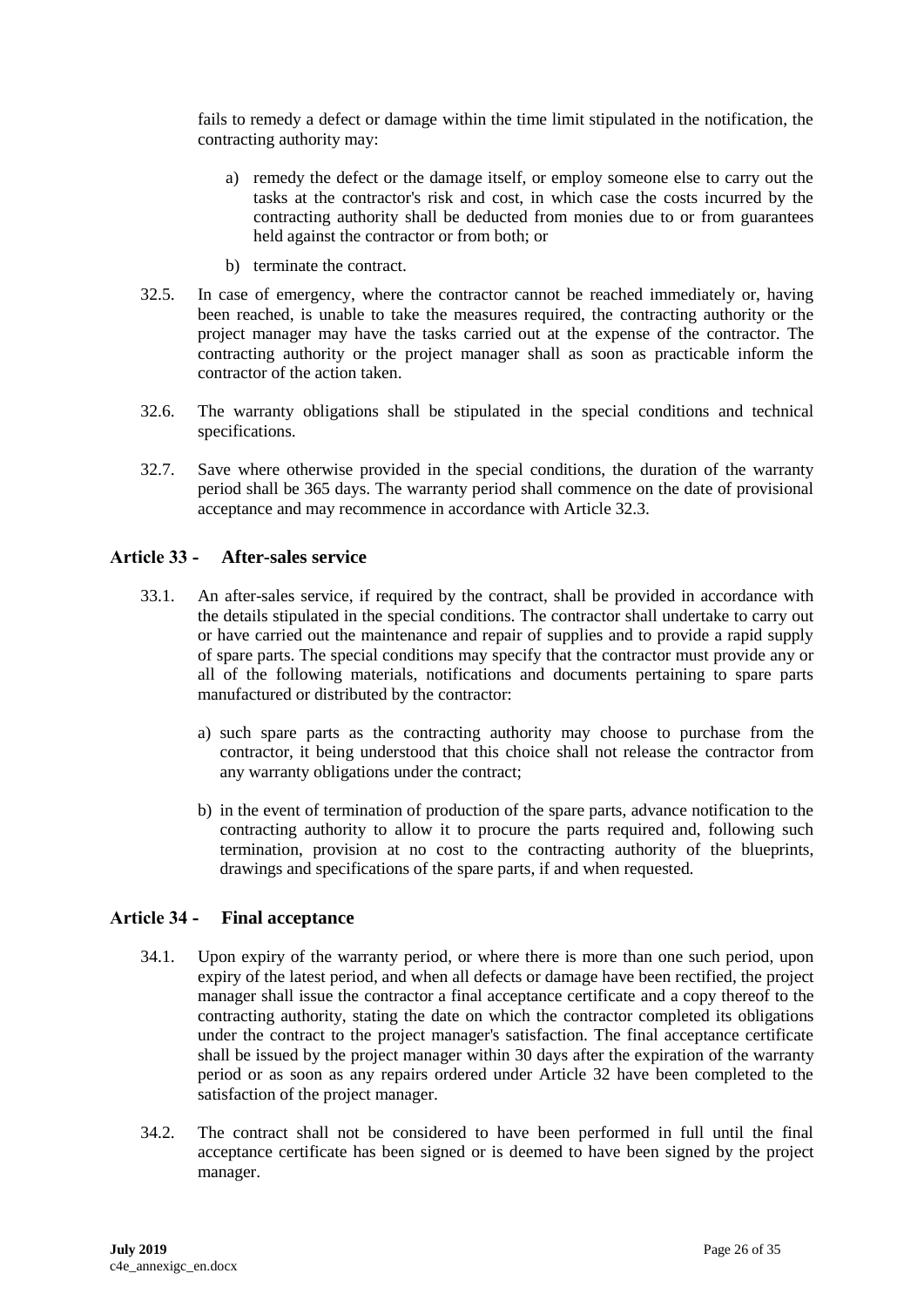34.3. Notwithstanding the issue of the final acceptance certificate, the contractor and the contracting authority shall remain liable for the fulfilment of any obligation incurred under the contract prior to the issue of the final acceptance certificate which remains unperformed at the time that final acceptance certificate is issued. The nature and extent of any such obligation shall be determined by reference to the provisions of the contract.

# **BREACH OF CONTRACT AND TERMINATION**

#### <span id="page-26-1"></span><span id="page-26-0"></span>**Article 35 - Breach of contract**

- 35.1. Either party commits a breach of contract where it fails to perform its obligations in accordance with the provisions of the contract.
- 35.2. Where a breach of contract occurs, the party injured by the breach is entitled to the following remedies:
	- a) damages; and/or
	- b) termination of the contract.
- 35.3. Damages may be either:
	- a) general damages; or
	- b) liquidated damages.
- 35.4. Should the contractor fail to perform any of its obligations in accordance with the provisions of the contract, the contracting authority is without prejudice to its right under Article 35.2, also entitled to the following remedies:
	- a) suspension of payments; and/or
	- b) reduction or recovery of payments in proportion to the failure's extent.
- 35.5. Where the contracting authority is entitled to damages, it may deduct such damages from any sums due to the contractor or call on the appropriate guarantee.
- 35.6. The contracting authority shall be entitled to compensation for any damage which comes to light after the contract is completed in accordance with the law governing the contract.

#### <span id="page-26-2"></span>**Article 36 - Termination by the contracting authority**

- 36.1. The contracting authority may, at any time and with immediate effect, subject to Article 36.9, terminate the contract, except as provided for under Article 36.2.
- 36.2. Subject to any other provision of these general conditions, the contracting authority may, by giving seven day notice to the contractor, terminate the contract in any of the following cases where:
	- a) the contractor is in serious breach of contract for failure to perform its contractual obligations;
	- b) the contractor fails to comply within a reasonable time with the notice given by the project manager requiring it to make good the neglect or failure to perform its obligations under the contract which seriously affects the proper and timely implementation of the tasks;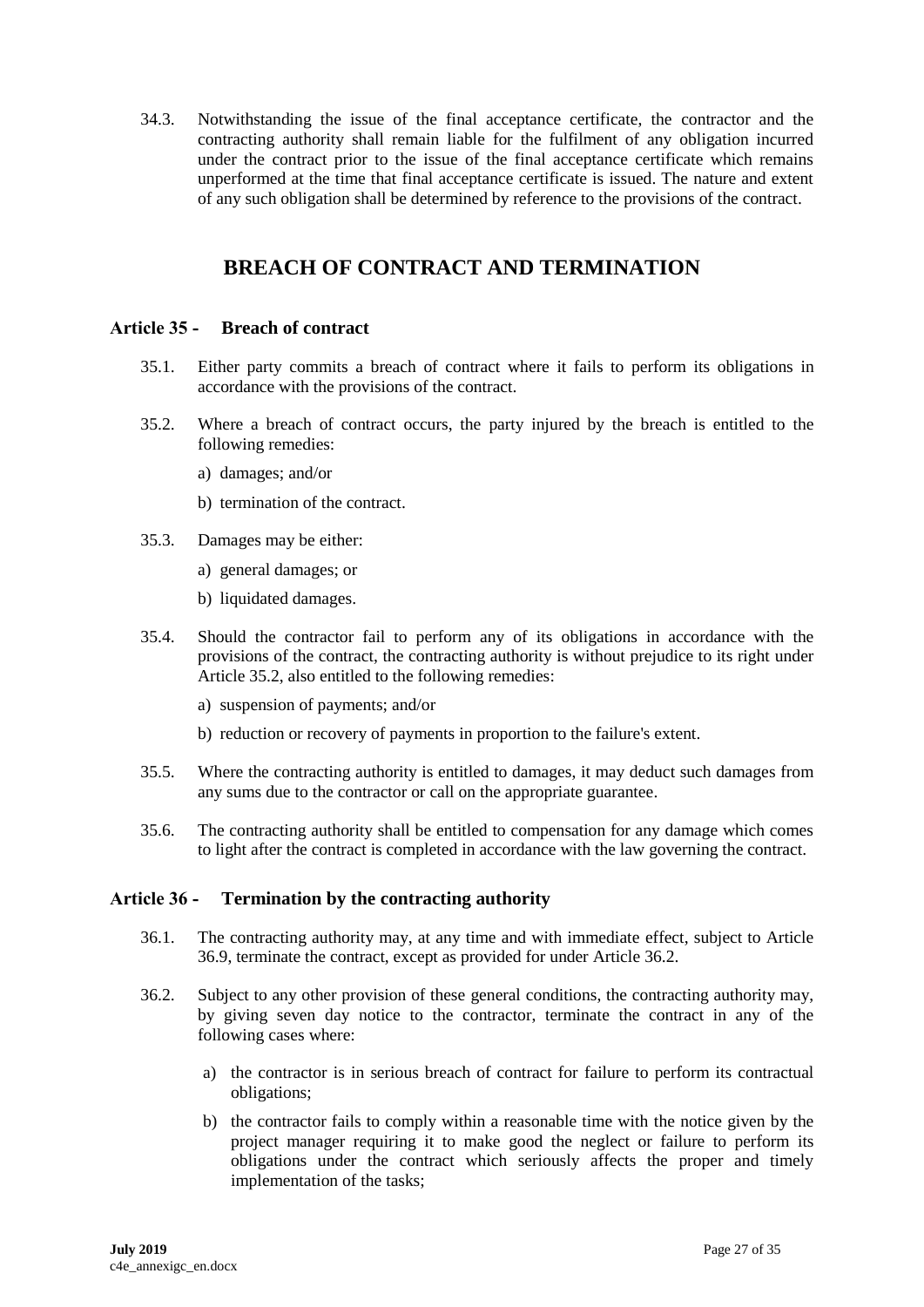- c) the contractor refuses or neglects to carry out any administrative orders given by the project manager;
- d) the contractor assigns the contract or subcontracts without the authorisation of the contracting authority;
- e) the contractor is bankrupt, subject to insolvency or winding up procedures, is having its assets administered by a liquidator or by the courts, has entered into an arrangement with creditors, has suspended business activities, or is in any analogous situation arising from a similar procedure provided for under national law or regulations;
- f) any organisational modification occurs involving a change in the legal personality, nature or control of the contractor, unless such modification is recorded in an addendum to the contract;
- g) any other legal disability hindering performance of the contract occurs;
- h) the contractor fails to provide the required guarantees or insurance, or the person providing the earlier guarantee or insurance is not able to abide by its commitments;
- i) the contractor has been guilty of grave professional misconduct proven by any means which the contracting authority can justify;
- j) it has been established by a final judgment or a final administrative decision or by proof in possession of the contracting authority that the contractor has been guilty of fraud, corruption, involvement in a criminal organisation, money laundering or terrorist financing, terrorist related offences, child labour or other forms of trafficking in human beings or circumventing fiscal, social or any other applicable legal obligations, including through the creation of an entity for this purpose;
- k) the contractor, in the performance of another contract financed by the EU budget/EDF funds has been declared to be in serious breach of contract, which has led to its early termination or the application of liquidated damages or other contractual penalties or which has been discovered following checks, audits or investigations by the European Commission, the contracting authority, OLAF or the Court of Auditors;
- l) after the award of the contract, the award procedure or the performance of the contract proves to have been subject to breach of obligations, irregularities or fraud;
- m) the award procedure or the performance of another contract financed by the EU budget/EDF funds proves to have been subject to breach of obligations, irregularities or fraud which are likely to affect the performance of the present contract;
- n) the contractor fails to perform its obligation in accordance with Article 9a and Article 9b;
- o) the contractor fails to comply with its obligation in accordance with Article 10;
- p) the contractor is in breach of the data protection obligations resulting from Article 44 of these general conditions.

The cases of termination under points (e), (i), (j), (l), (m) and (n) may refer also to persons who are members of the administrative, management or supervisory body of the contractor and/or to persons having powers of representation, decision or control with regard to the contractor.

The cases of termination under points (a), (e), (f), (g), (i), (j), (k), (l), (m) and (n) may refer also to persons jointly and severally liable for the performance of the contract.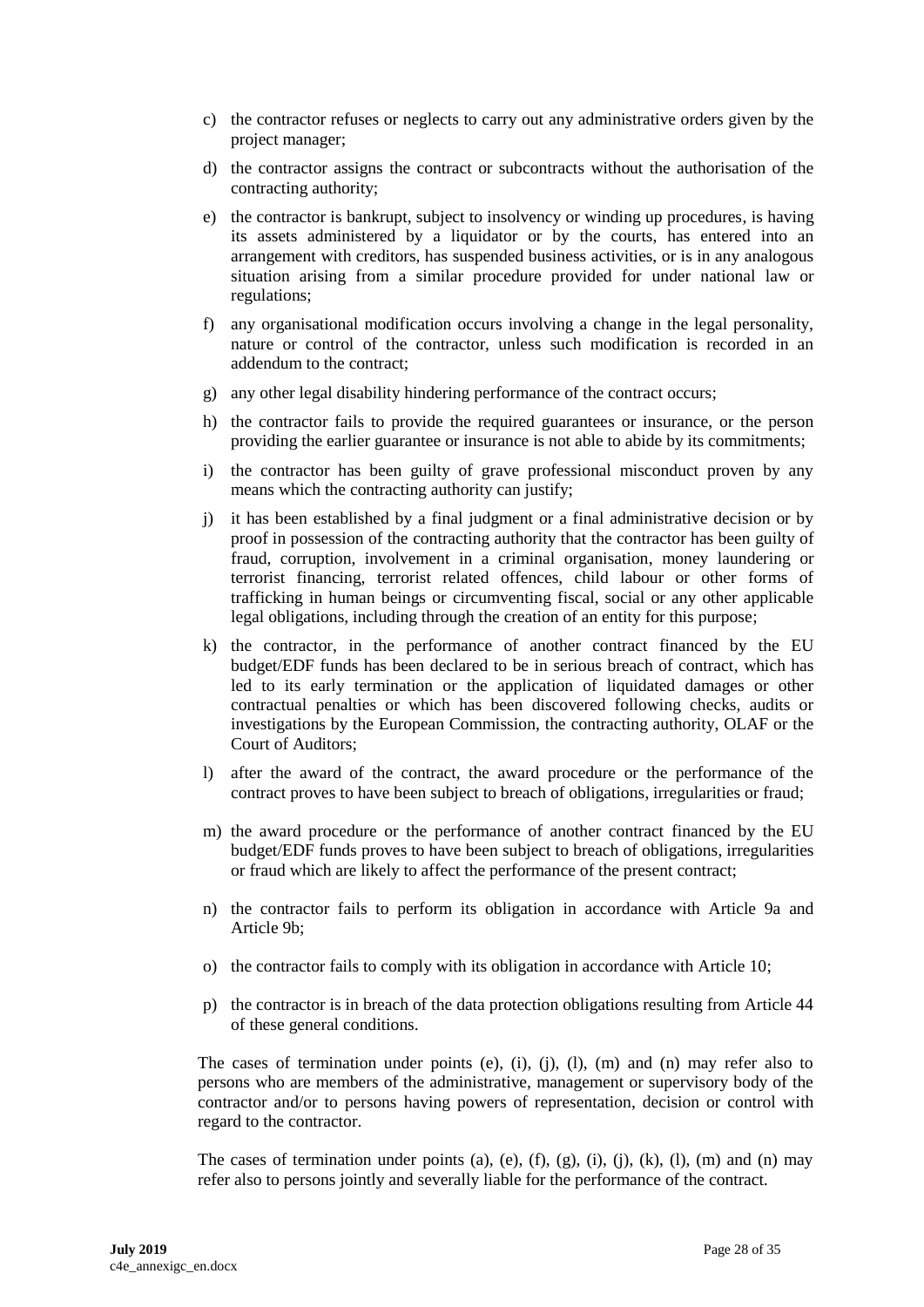The cases under points (e), (i), (j), (k), (l), (m), (n) and (p) may refer also to subcontractors.

- 36.3. Termination shall be without prejudice to any other rights or powers under the contract of the contracting authority and the contractor. The contracting authority may, thereafter, conclude any other contract with a third party, at the contractor's own expense. The contractor's liability for delay in completion shall immediately cease when the contracting authority terminates the contract without prejudice to any liability thereunder that may already have arisen.
- 36.4. Upon termination of the contract or when it has received notice thereof, the contractor shall take immediate steps to bring the implementation of the tasks to a close in a prompt and orderly manner and to reduce expenditure to a minimum.
- 36.5. The project manager shall, as soon as possible after termination, certify the value of the supplies and all sums due to the contractor as at the date of termination.
- 36.6. In the event of termination, the project manager shall, as soon as possible and in the presence of the contractor or his representatives or having duly summoned them, draw up a report on the supplies delivered and the incidental siting or installation performed and take an inventory of the materials supplied and unused. A statement shall also be drawn up of monies due to the contractor and of monies owed by the contractor to the contracting authority as at the date of termination of the contract.
- 36.7. The contracting authority shall not be obliged to make any further payments to the contractor until the supplies are completed. After the supplies are completed, the contracting authority shall recover from the contractor the extra costs, if any, of providing the supplies, or shall pay any balance still due to the contractor.
- 36.8. If the contracting authority terminates the contract pursuant to Article 36.2, it shall, in addition to the extra costs for completion of the contract and without prejudice to its other remedies under the contract, be entitled to recover from the contractor any loss it has suffered up to the value of the supply unless otherwise provided for in the special conditions.
- 36.9. Where the termination is not due to an act or omission of the contractor, force majeure or other circumstances beyond the control of the contracting authority, the contractor shall be entitled to claim in addition to sums owed to it for work already performed, an indemnity for loss suffered.
- 36.10. This contract shall be automatically terminated if it has not given rise to any payment in the two years following its signing by both parties.

### <span id="page-28-0"></span>**Article 37 - Termination by the contractor**

- 37.1. The contractor may, by giving 14 days' notice to the contracting authority, terminate the contract if the contracting authority:
	- fails to pay the contractor the amounts due under any certificate issued by the project manager after the expiry of the time limit stated in Article 28.3; or
	- consistently fails to meet its obligations after repeated reminders; or
	- suspends the delivery of the supplies, or any part thereof, for more than 180 days, for reasons not specified in the contract or not attributable to the contractor's breach or default.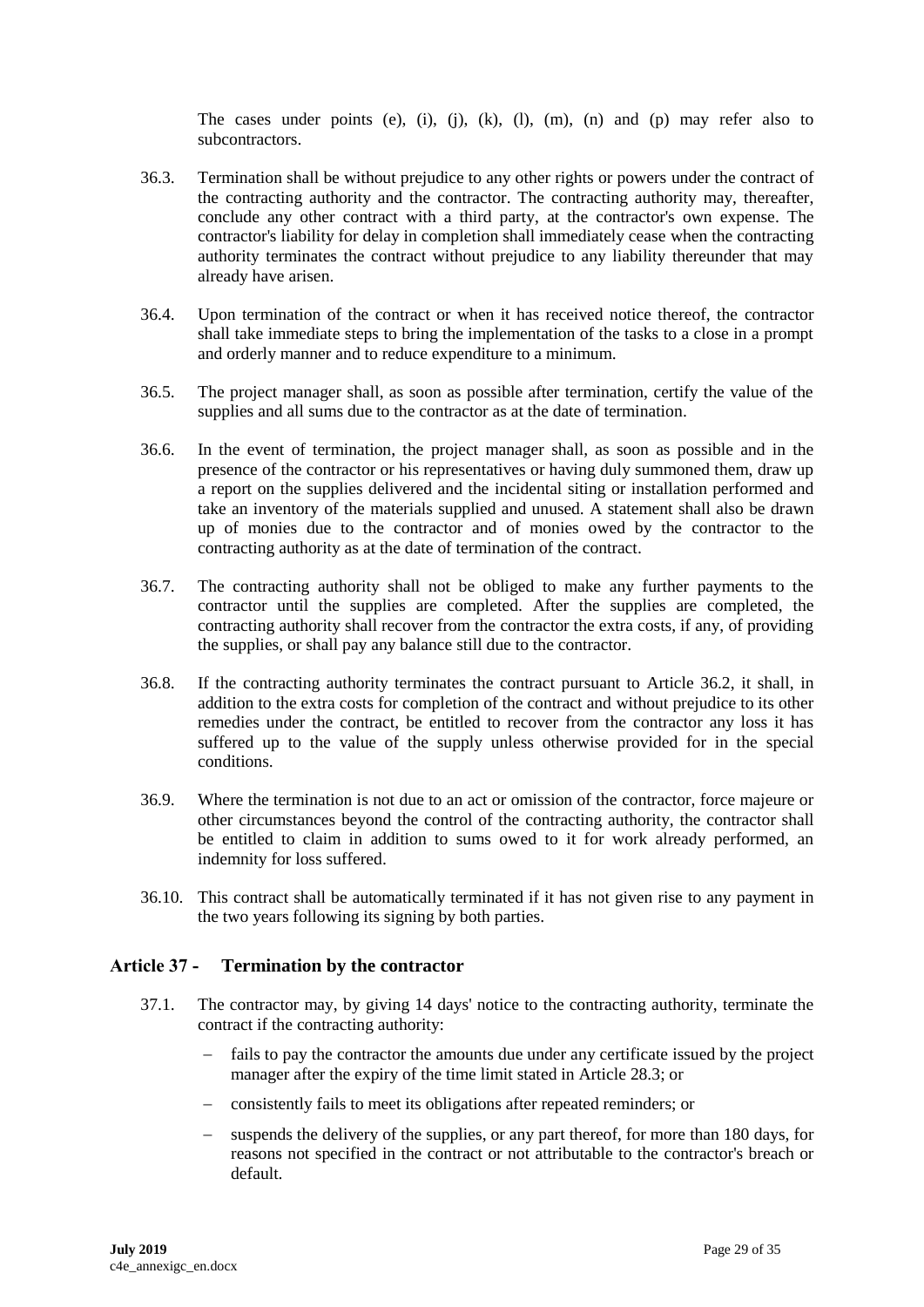- 37.2. Such termination shall be without prejudice to any other rights of the contracting authority or the contractor acquired under the contract.
- 37.3. In the event of such termination, the contracting authority shall pay the contractor for any loss or damage the contractor may have suffered.

#### <span id="page-29-0"></span>**Article 38 - Force majeure**

- 38.1. Neither party shall be considered to be in default or in breach of its obligations under the contract if the performance of such obligations is prevented by any circumstances of *force majeure* which arises after the date of notification of award or the date when the contract becomes effective
- 38.2. The term *force majeure*, as used herein covers any unforeseeable events, not within the control of either party and which by the exercise of due diligence neither party is able to overcome such as acts of God, strikes, lock-outs or other industrial disturbances, acts of the public enemy, wars whether declared or not, blockades, insurrection, riots, epidemics, landslides, earthquakes, storms, lightning, floods, washouts, civil disturbances, explosions. A decision of the European Union to suspend the cooperation with the partner country is considered to be a case of force majeure when it implies suspension of funding this contract.
- 38.3. Notwithstanding the provisions of Articles 21 and 36, the contractor shall not be liable to forfeiture of its performance guarantee, liquidated damages or termination for default if, and to the extent that, its delay in performance or other failure to perform its obligations under the contract is the result of an event of *force majeure*. The contracting authority shall similarly not be liable, notwithstanding the provisions of Articles 28 and 37, for the payment of interest on delayed payments, for non-performance or for termination by the contractor for default if, and to the extent that, the contracting authority's delay or other failure to perform its obligations is the result of *force majeure*.
- 38.4. If either party considers that any circumstances of *force majeure* have occurred which may affect performance of its obligations, it shall promptly notify the other party and the project manager, giving details of the nature, the probable duration and the likely effect of the circumstances. Unless otherwise directed by the project manager in writing, the contractor shall continue to perform its obligations under the contract as far as is reasonably practicable, and shall seek all reasonable alternative means for performance of its obligations which are not prevented by the *force majeure* event. The contractor shall not put into effect alternative means unless directed so to do by the project manager.
- 38.5. If the contractor incurs additional costs in complying with the project manager's directions or using alternative means under Article 38.4, the amount thereof shall be certified by the project manager.
- 38.6. If circumstances of *force majeure* have occurred and continue for a period of 180 days then, notwithstanding any extension of time for completion of the contract that the contractor may by reason thereof have been granted, either party shall be entitled to serve upon the other with 30 days' notice to terminate the contract. If, at the expiry of the period of 30 days, the situation of *force majeure* persists, the contract shall be terminated and, in consequence thereof under the law governing the contract, the parties shall be released from further performance of the contract.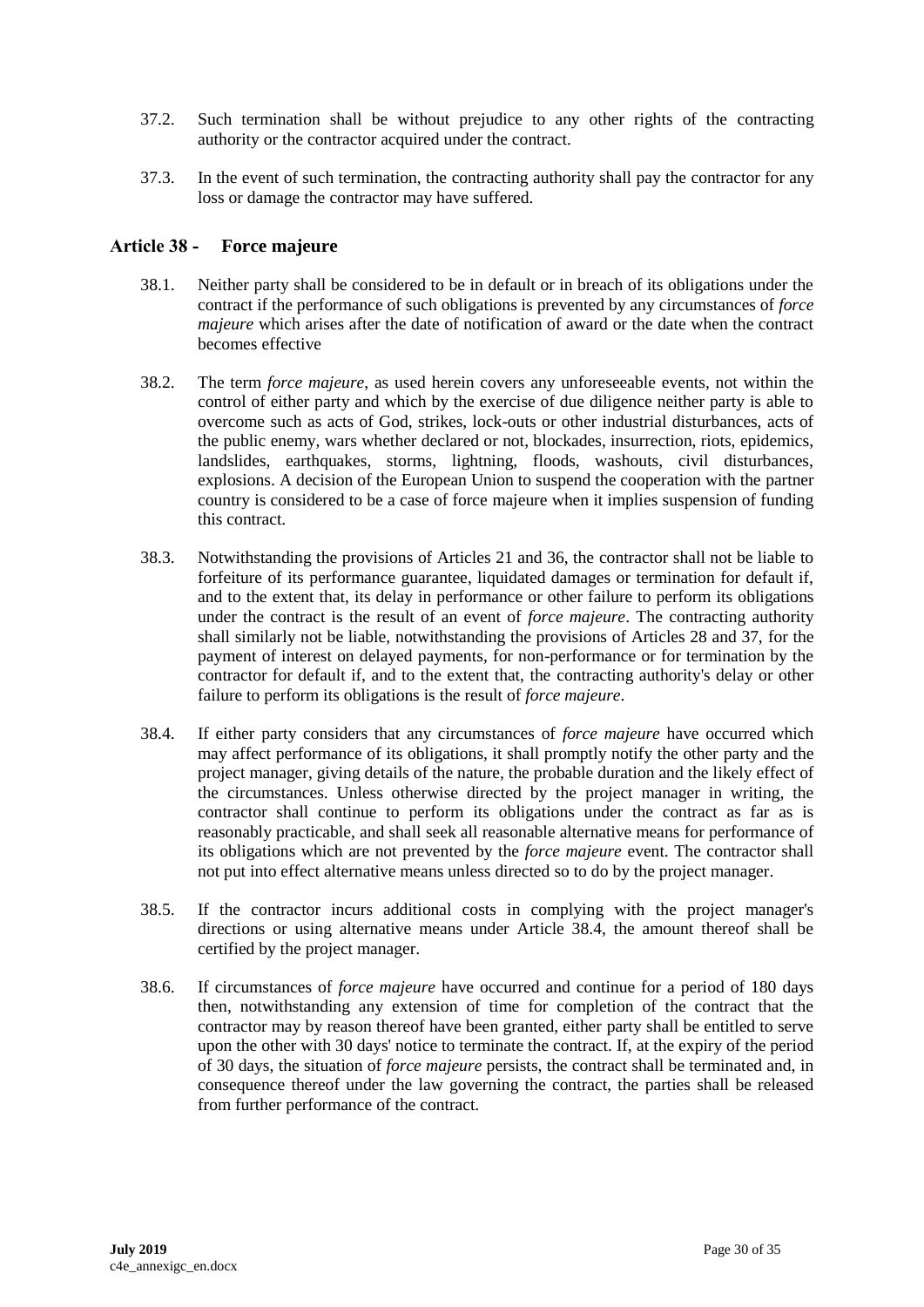#### <span id="page-30-0"></span>**Article 39 - Decease**

- 39.1. Where the contractor is a natural person, the contract shall be automatically terminated if that person dies. However, the contracting authority shall examine any proposal made by the heirs or beneficiaries if they have notified their wish to continue the contract.
- 39.2. Where the contractor consists of a number of natural persons and one or more of them die, a report shall be agreed between the parties on the progress of the contract, and the contracting authority shall decide whether to terminate or continue the contract in accordance with the undertaking given by the survivors and by the heirs or beneficiaries, as the case may be.
- 39.3. In the cases provided for in Articles 39.1 and 39.2, persons offering to continue to perform the contract shall notify the contracting authority thereof within 15 days of the date of decease. The decision of the contracting authority shall be notified to those concerned within 30 days of receipt of such proposal.
- 39.4. Such persons shall be jointly and severally liable for the proper performance of the contract to the same extent as the deceased contractor. Continuation of the contract shall be subject to the rules relating to establishment of any guarantee provided for in the contract.

## <span id="page-30-1"></span>**SETTLEMENT OF DISPUTES AND APPLICABLE LAW**

#### <span id="page-30-2"></span>**Article 40 - Settlement of disputes**

- 40.1. The parties shall make every effort to settle amicably any dispute relating to the contract which may arise between them.
- 40.2. Once a dispute has arisen, a party shall notify the other party of the dispute, stating its position on the dispute and any solution which it envisages, and requesting an amicable settlement. The other party shall respond to this request for amicable settlement within 30 days, stating its position on the dispute. Unless the parties agree otherwise, the maximum time period laid down for reaching an amicable settlement shall be 120 days from the date of the notification requesting such a procedure. Should a party not agree to the other party's request for amicable settlement, should a party not respond in time to that request or should no amicable settlement be reached within the maximum time period, the amicable settlement procedure is considered to have failed.
- 40.3. In the absence of an amicable settlement, a party may notify the other party requesting a settlement through conciliation by a third person. If the European Commission is not a party to the contract, it may accept to intervene as conciliator. The other party shall respond to the request for conciliation within 30 days. Unless the parties agree otherwise, the maximum time period laid down for reaching a settlement through conciliation shall be 120 days from the notification requesting such a procedure. Should a party not agree to the other party's request for conciliation, should a party not respond in time to that request or should no settlement be reached within the maximum time period, the conciliation procedure is considered to have failed.
- 40.4. If the amicable settlement procedure and, if so requested, the conciliation procedure fails, each party may refer the dispute to either the decision of a national jurisdiction or arbitration, as specified in the special conditions.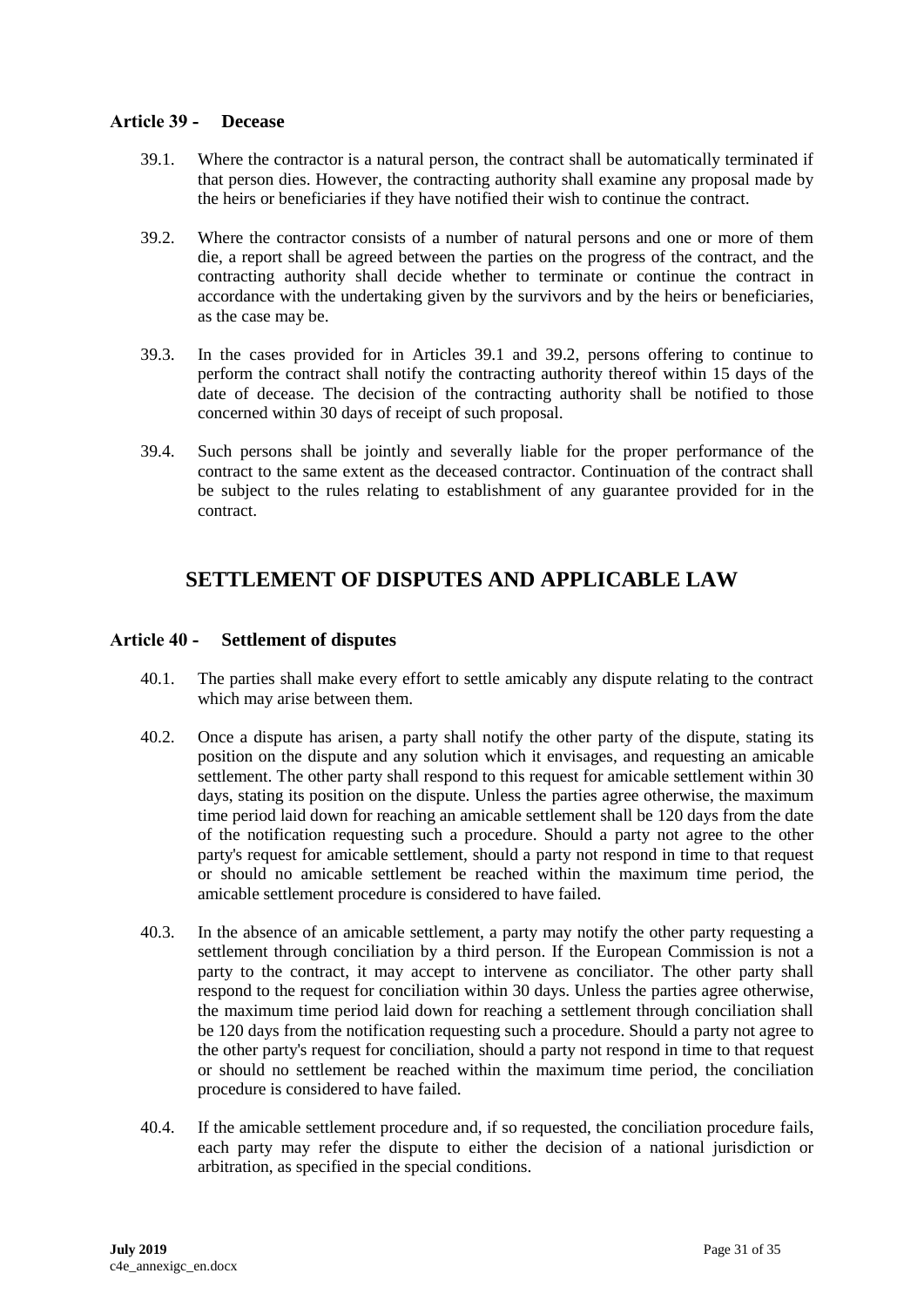## <span id="page-31-0"></span>**Article 41 - Applicable law**

<span id="page-31-1"></span>41.1. This contract shall be governed by the law of the country of the contracting authority or, where the contracting authority is the European Commission, by the applicable European Union law complemented where necessary by the law of Belgium.

# **FINAL PROVISIONS**

#### <span id="page-31-2"></span>**Article 42 - Administrative sanctions**

- 42.1. Without prejudice to the application of other remedies laid down in the contract, a sanction of exclusion from all contracts and grants financed by the EU, may be imposed, after an adversarial procedure in line with the applicable Financial Regulation,, upon the contractor who, in particular,
	- a) is guilty of grave professional misconduct, has committed irregularities or has shown significant deficiencies in complying with the main obligations in the performance of the contract or has been circumventing fiscal, social or any other applicable obligations, including through the creation of an entity for this purpose. The duration of the exclusion shall not exceed the duration set by final judgement or final administrative decision or, in the absence thereof, three years;
	- b) is guilty of fraud, corruption, participation in a criminal organisation, money laundering, terrorist-related offences, child labour or trafficking in human beings. The duration of the exclusion shall not exceed the duration set by final judgement or final administrative decision or, in the absence thereof, five years;
- 42.2. In the situations mentioned in Article 42.1, in addition or in alternative to the sanction of exclusion, the contractor may also be subject to financial penalties up to10% of the total contract price.
- 42.3. Where the contracting authority is entitled to impose financial penalties, it may deduct such financial penalties from any sums due to the contractor or call on the appropriate guarantee.
- 42.4. The decision to impose administrative sanctions may be published on a dedicated internet-site, explicitly naming the contractor.

### <span id="page-31-3"></span>**Article 43 - Verifications, checks and audits by European Union bodies**

43.1. The contractor shall allow the European Commission, the European Anti-Fraud Office and the European Court of Auditors to verify, by examining the documents and to make copies thereof or by means of on-the-spot checks, including checks of documents (original or copies), the implementation of the contract. In order to carry out these verifications and audits, the EU bodies mentioned above shall be allowed to conduct a full audit, if necessary, on the basis of supporting documents for the accounts, accounting documents and any other document relevant to the financing of the project. The contractor shall ensure that on-the-spot accesses is available at all reasonable times, notably at the contractor's offices, to its computer data, to its accounting data and to all the information needed to carry out the audits, including information on individual salaries of persons involved in the project. The contractor shall ensure that the information is readily available at the moment of the audit and, if so requested, that data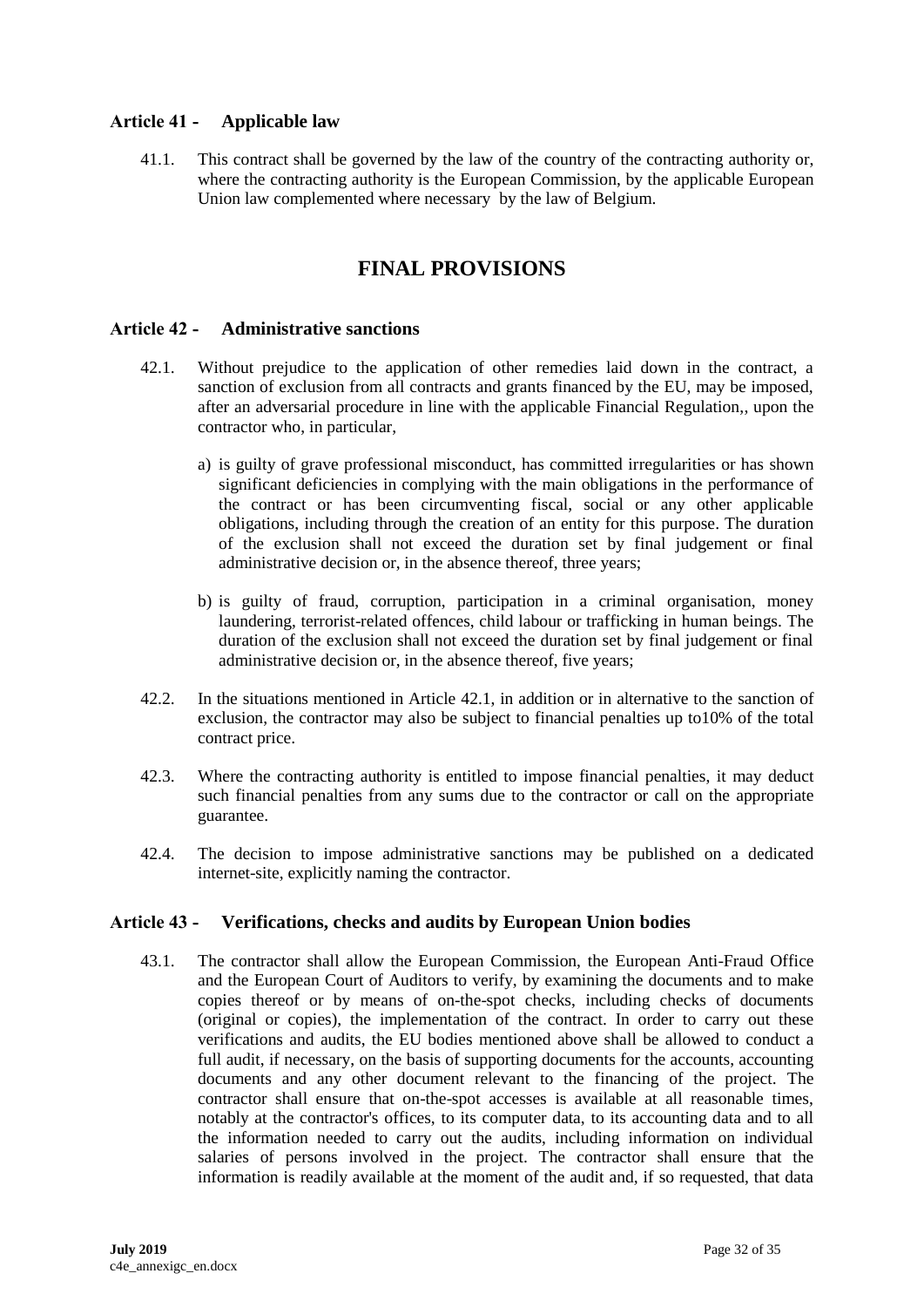be handed over in an appropriate form. These inspections may take place up to 7 years after the final payment.

- 43.2. Furthermore, the contractor shall allow the European Anti-Fraud Office to carry out checks and verification on the spot in accordance with the procedures set out in the European Union legislation for the protection of the financial interests of the European Union against fraud and other irregularities.
- 43.3. To this end, the contractor undertakes to give appropriate access to staff or agents of the European Commission, of the European Anti-Fraud Office and of the European Court of Auditors to the sites and locations at which the contract is carried out, including its information systems, as well as all documents and databases concerning the technical and financial management of the project and to take all steps to facilitate their work. Access given to agents of the European Commission, European Anti-Fraud Office and the European Court of Auditors shall be on the basis of confidentiality with respect to third parties, without prejudice to the obligations of public law to which they are subject. Documents must be easily accessible and filed so as to facilitate their examination and the contractor must inform the contracting authority of their precise location.
- 43.4. The contractor guarantees that the rights of the European Commission, of the European Anti-Fraud Office and of the European Court of Auditors to carry out audits, checks and verification will be equally applicable, under the same conditions and according to the same rules as those set out in this Article, to any subcontractor or any other party benefiting from EU budget/EDF funds.
- 43.5. Failure to comply with the obligations set forth in Article 43.1 to 43.4 constitutes a case of serious breach of contract.

### <span id="page-32-0"></span>**Article 44 - Data protection**

#### **44.1. Processing of personal data by the contracting authority**

Any personal data included in or relating to the contract, including its implementation, shall be processed in accordance with Regulation (EU) 2018/1725. Such data shall be processed solely for the purposes of the implementation, management and monitoring of the contract by the data controller.

The contractor or any other person whose personal data is processed by the data controller in relation to this contract has specific rights as a data subject under Chapter III (Articles 14-25) of Regulation (EU) 2018/1725, in particular the right to access, rectify or erase their personal data and the right to restrict the processing of their personal data or, where applicable, the right to object to processing or the right to data portability.

Should the contractor or any other person whose personal data is processed in relation to this contract have any queries concerning the processing of its personal data, it shall address itself to the data controller. They may also address themselves to the Data Protection Officer of the data controller. They have the right to lodge a complaint at any time to the European Data Protection Supervisor.

Details concerning the processing of personal data are available in the data protection notice referred to in the special conditions.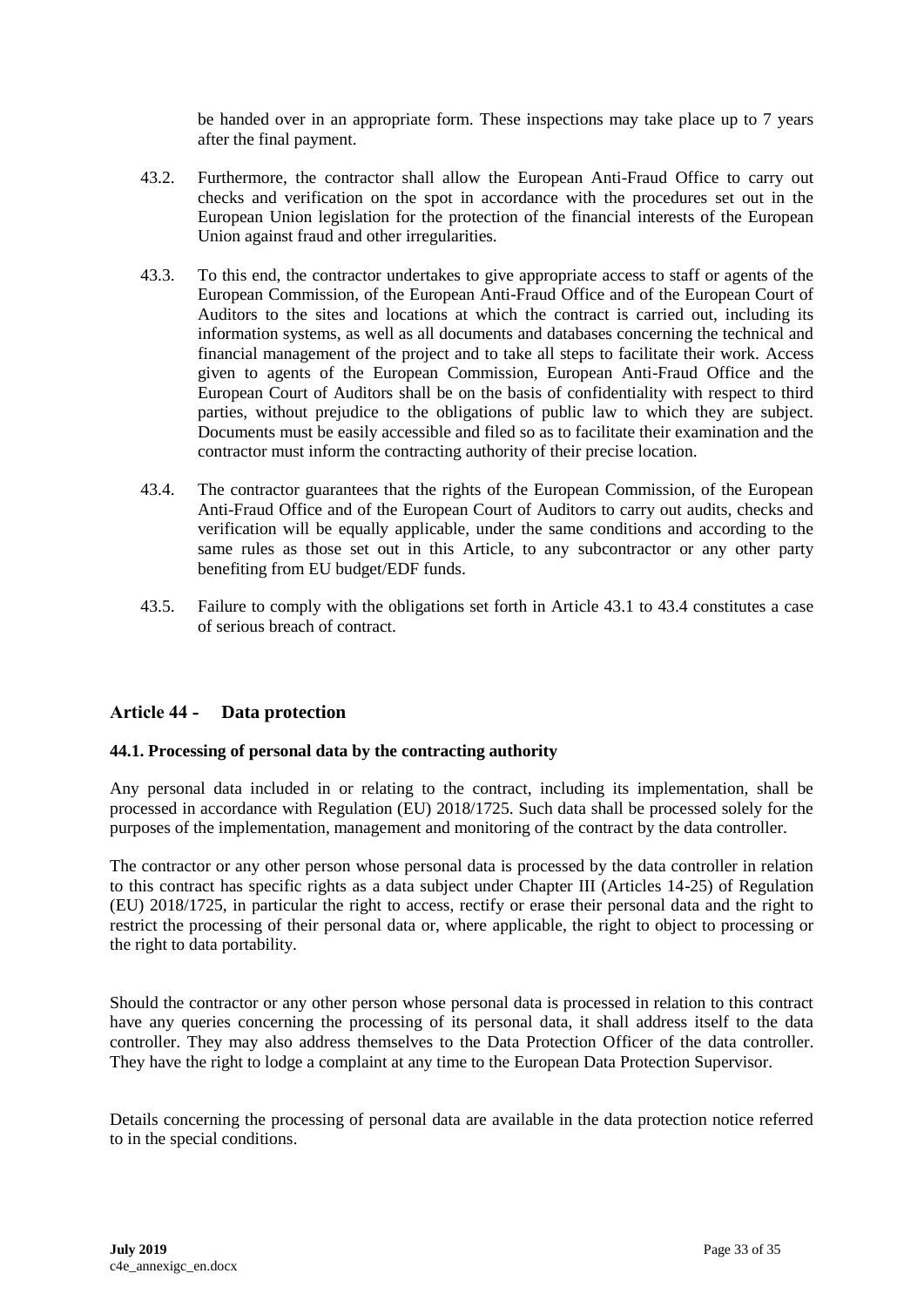#### **44.2. Processing of personal data by the contractor**

The processing of personal data by the contractor shall meet the requirements of the general conditions and be processed solely for the purposes set out by the controller.

The contractor shall assist the controller for the fulfilment of the controller's obligation to respond to requests for exercising rights of person whose personal data is processed in relation to this contract as laid down in Chapter III (Articles 14-25) of Regulation (EU) 2018/1725. The contractor shall inform without delay the controller about such requests.

The contractor may act only on documented written instructions and under the supervision of the controller, in particular with regard to the purposes of the processing, the categories of data that may be processed, the recipients of the data and the means by which the data subject may exercise its rights.

The contractor shall grant personnel access to the data to the extent strictly necessary for the implementation, management and monitoring of the contract. The contractor must ensure that personnel authorised to process personal data has committed itself to confidentiality or is under appropriate statutory obligation of confidentiality in accordance with the provisions of Article 9.7 of these general conditions.

The contractor shall adopt appropriate technical and organisational security measures, giving due regard to the risks inherent in the processing and to the nature, scope, context and purposes of processing, in order to ensure, in particular, as appropriate:

- (a) the pseudonymisation and encryption of personal data;
- (b) the ability to ensure the ongoing confidentiality, integrity, availability and resilience of processing systems and services;
- (c) the ability to restore the availability and access to personal data in a timely manner in the event of a physical or technical incident;
- (d) a process for regularly testing, assessing and evaluating the effectiveness of technical and organisational measures for ensuring the security of the processing;
- (e) measures to protect personal data from accidental or unlawful destruction, loss, alteration, unauthorised disclosure of or access to personal data transmitted, stored or otherwise processed.

The contractor shall notify relevant personal data breaches to the controller without undue delay and at the latest within 48 hours after the contractor becomes aware of the breach. In such cases, the contractor shall provide the controller with at least the following information:

- (a) nature of the personal data breach including where possible, the categories and approximate number of data subjects concerned and the categories and approximate number of personal data records concerned;
- (b) likely consequences of the breach;
- (c) measures taken or proposed to be taken to address the breach, including, where appropriate, measures to mitigate its possible adverse effects.

The contractor shall immediately inform the data controller if, in its opinion, an instruction infringes Regulation (EU) 2018/1725, Regulation (EU) 2016/679, or other Union or Member State or third country applicable data protection provisions as referred to in the tender specifications.